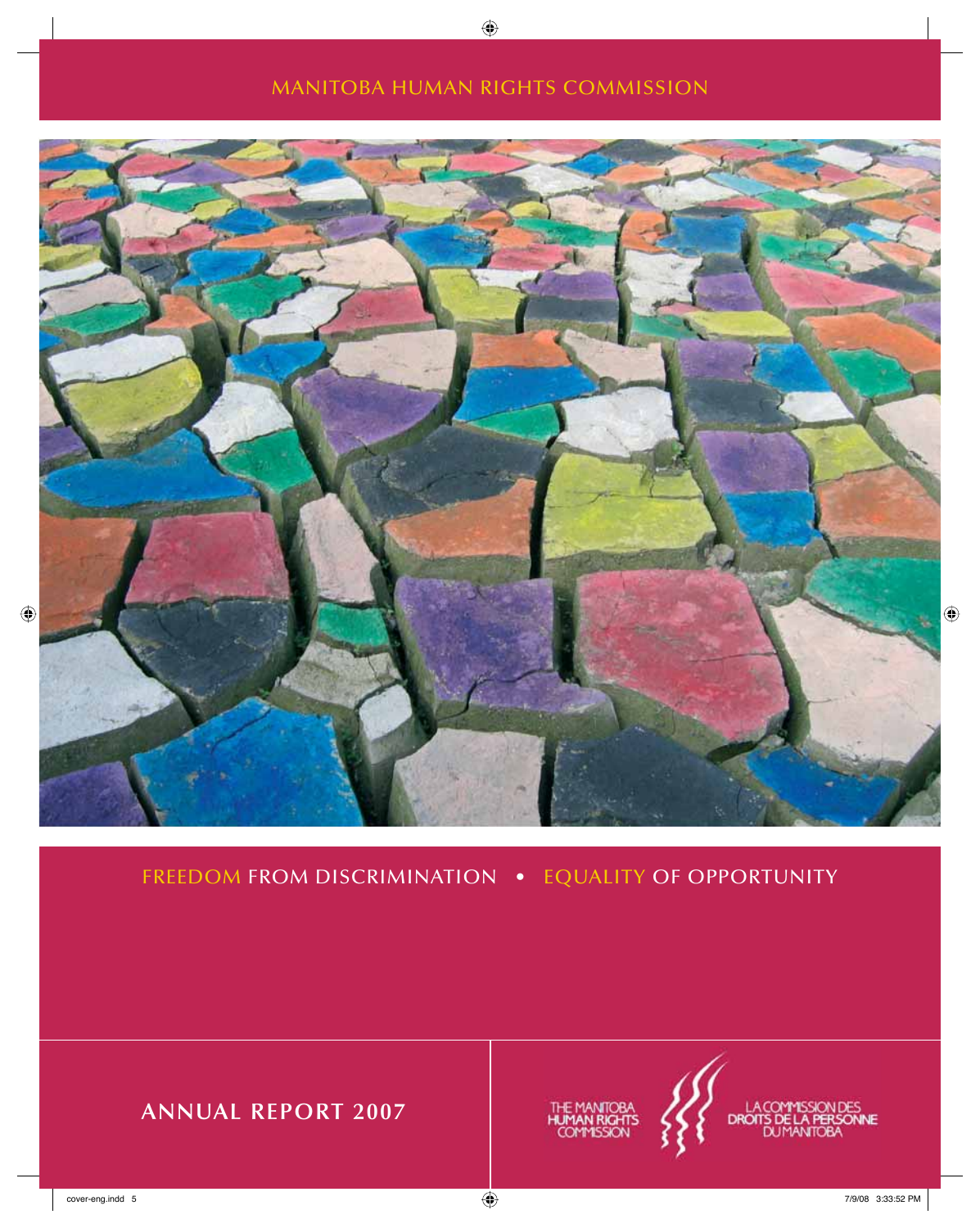## The Manitoba **Human Rights**  Commission

### **Winnipeg**

7th floor - 175 Hargrave Street Winnipeg, Manitoba R3C 3R8 Ph: (204) 945-3007 Fax: (204) 945-1292 E-mail: hrc@gov. mb. ca

#### **Brandon**

Provincial Government Building 353-340 Ninth Street Brandon, Manitoba R7A 6C2 Ph: (204) 726-6261 Fax: (204) 726-6035

### **The Pas**

2nd floor - Otineka Mall P. O. Box 2550 The Pas, Manitoba R9A 1M4 Ph: (204) 627-8270 Fax: (204) 623-5404

### **Toll Free**

1-888-884-8681

**TTY**

1-888-897-2811

*Collect calls accepted*

#### *Cover*

*Photo: "Assiniboine Art Action" Photographer Lily Rosenberg* 

## *Bilingual Web-site www. manitoba. ca/hrc*

*The Commission would like to thank the anonymous person or persons who took the time to both notice the beauty in the shapes formed on the banks of the Assiniboine River, and to add colour to the mosaic.*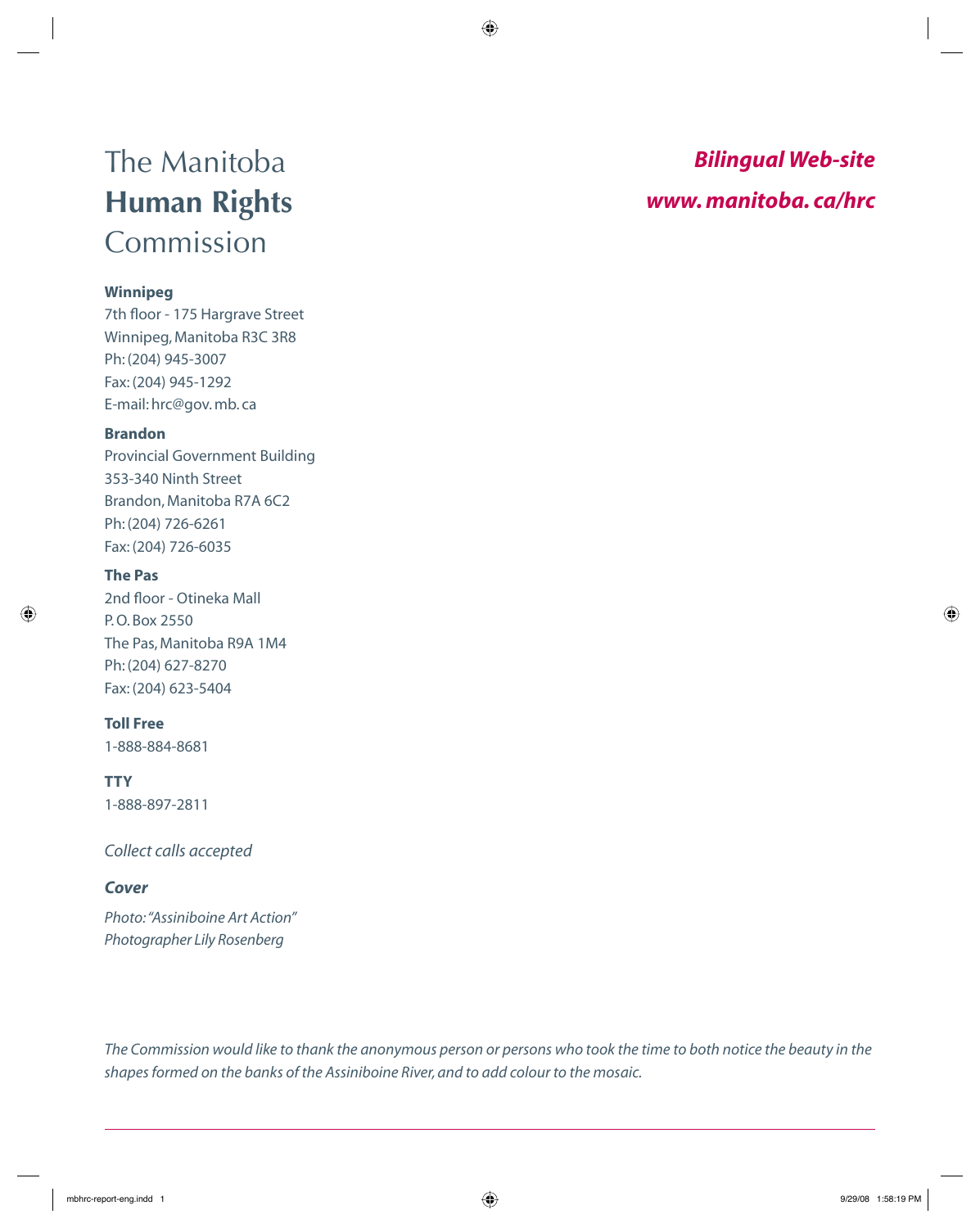## **HUMAN RIGHTS CODE (MANITOBA)**

*The Code* prohibits unreasonable discrimination in employment, housing, contracts and services available to the public, on the following grounds:

- Ancestry
- Nationality or national origin
- Ethnic background or origin
- Religion or creed, or religious belief, religious association or religious activity
- Age
- Sex, including pregnancy, or circumstances related to pregnancy
- Gender-determined characteristics
- Sexual orientation
- Marital or family status
- Source of income
- Political belief, political association or political activity
- Physical or mental disability

Members of other historically disadvantaged groups may also be able to file a complaint. Publicizing a sign or statement that indicates or advocates discrimination is also prohibited.

Most employers, landlords or service providers that are located in Manitoba are regulated by provincial law and so are bound by Manitoba's *Human Rights Code*. Some private businesses, such as airlines, banks, and telecommunication enterprises, as well as the federal civil service and many First Nations governments and organizations, however, are regulated by federal law. Complaints against them must, therefore, be filed with the Canadian Human Rights Commission under federal human rights law.

The Manitoba Human Rights Commission enforces the anti-discrimination provisions of *The Code*. It is authorized to mediate and investigate complaints of discrimination, to refer matters to adjudication, and to educate the public and promote human rights issues.



## **ANNUAL REPORT 2007**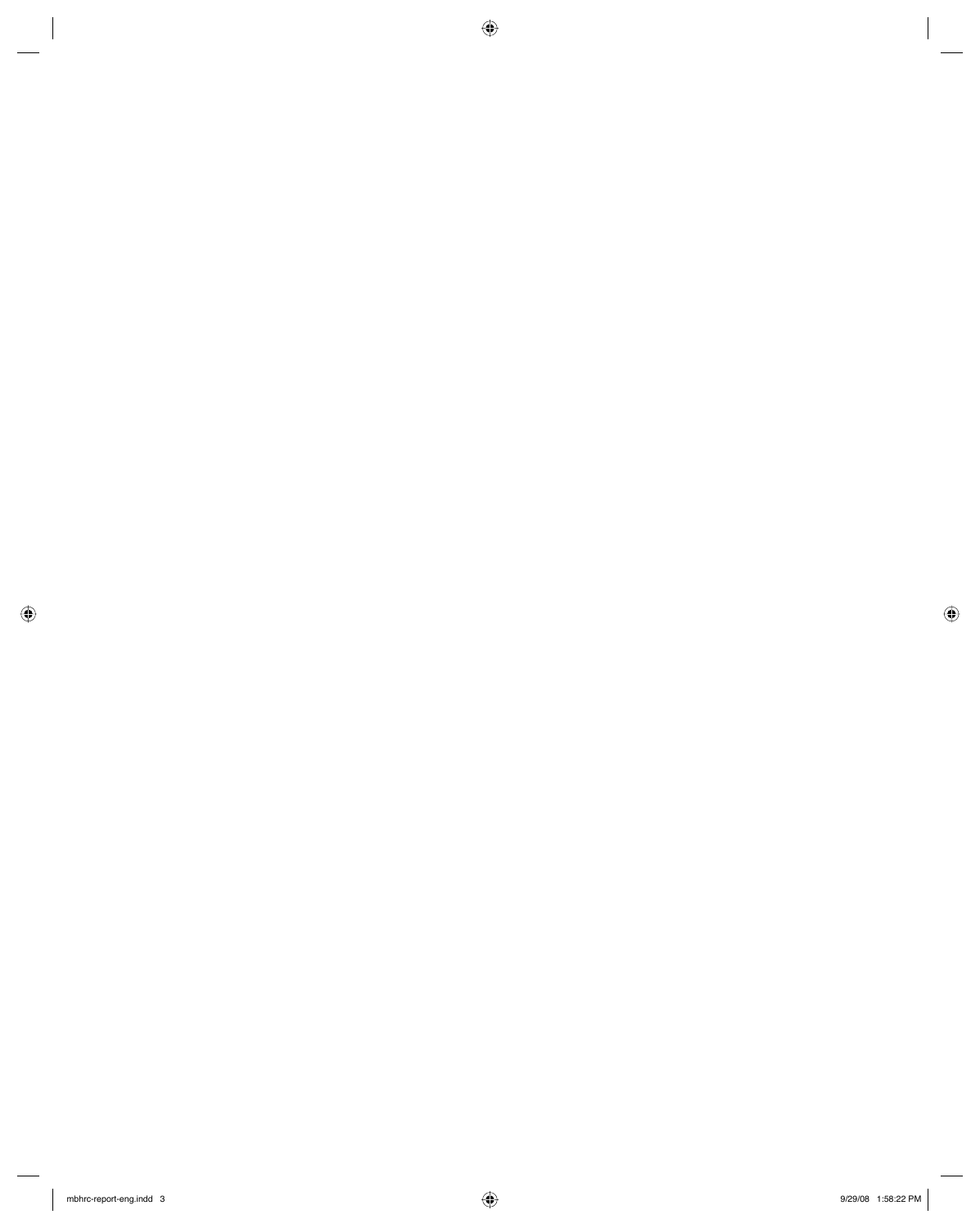

### **ATTORNEY GENERAL MINISTER OF JUSTICE**

 $\begin{tabular}{c} &\text{Room 104}\\ \text{Legislative Building}\\ \text{Winnipeg, Manitoba, CANADA}\\ \text{R3C 0V8} \end{tabular}$ 

His Honour The Honourable John Harvard Lieutenant-Governor of Manitoba

Sir:

May it please your Honour, it is my pleasure to present to you, the Annual Report of The Manitoba Human Rights Commission for the year 2007.

Respectfully submitted,

Dave Chomiak

Minister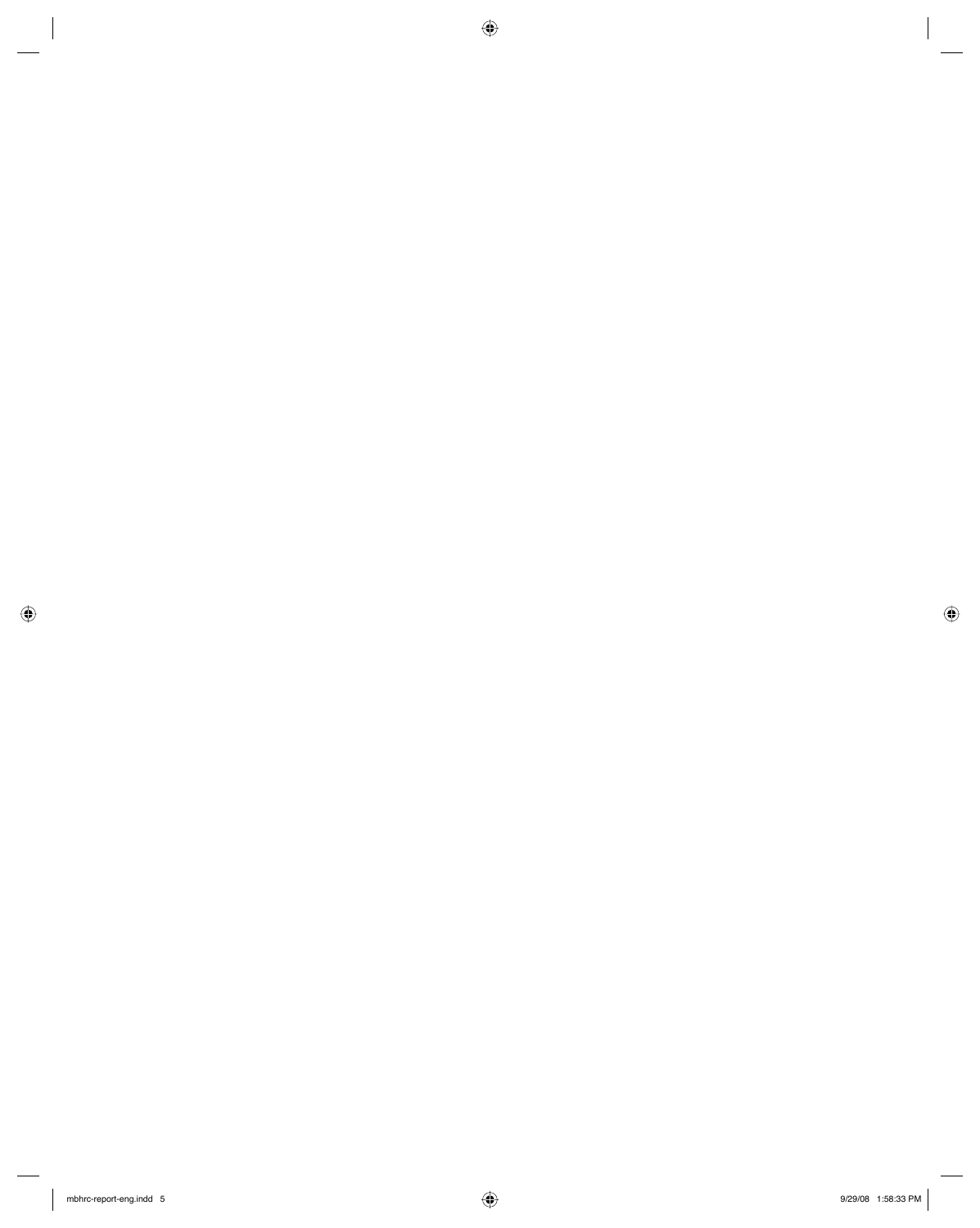

The Honourable Dave Chomiak Minister of Justice and Attorney General Legislative Building Winnipeg, MB R3C 0V8

#### Sir:

We are pleased to forward to you, the Minister responsible for administration of The Manitoba Human Rights Code, the Annual Report of the Manitoba Human Rights Commission for the calendar year ending December 31, 2007.

July M. Hood

Chairperson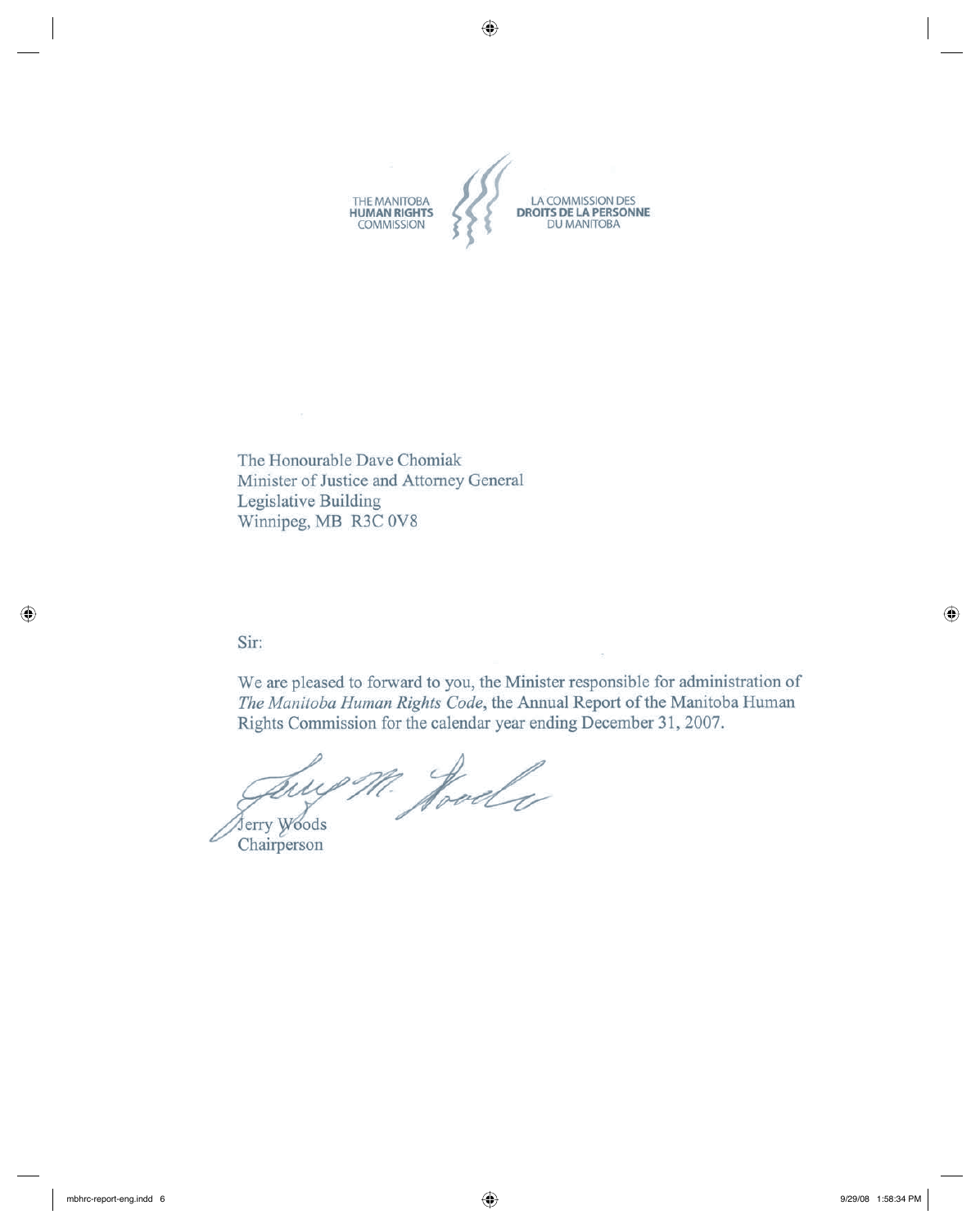## **TABLE OF CONTENTS**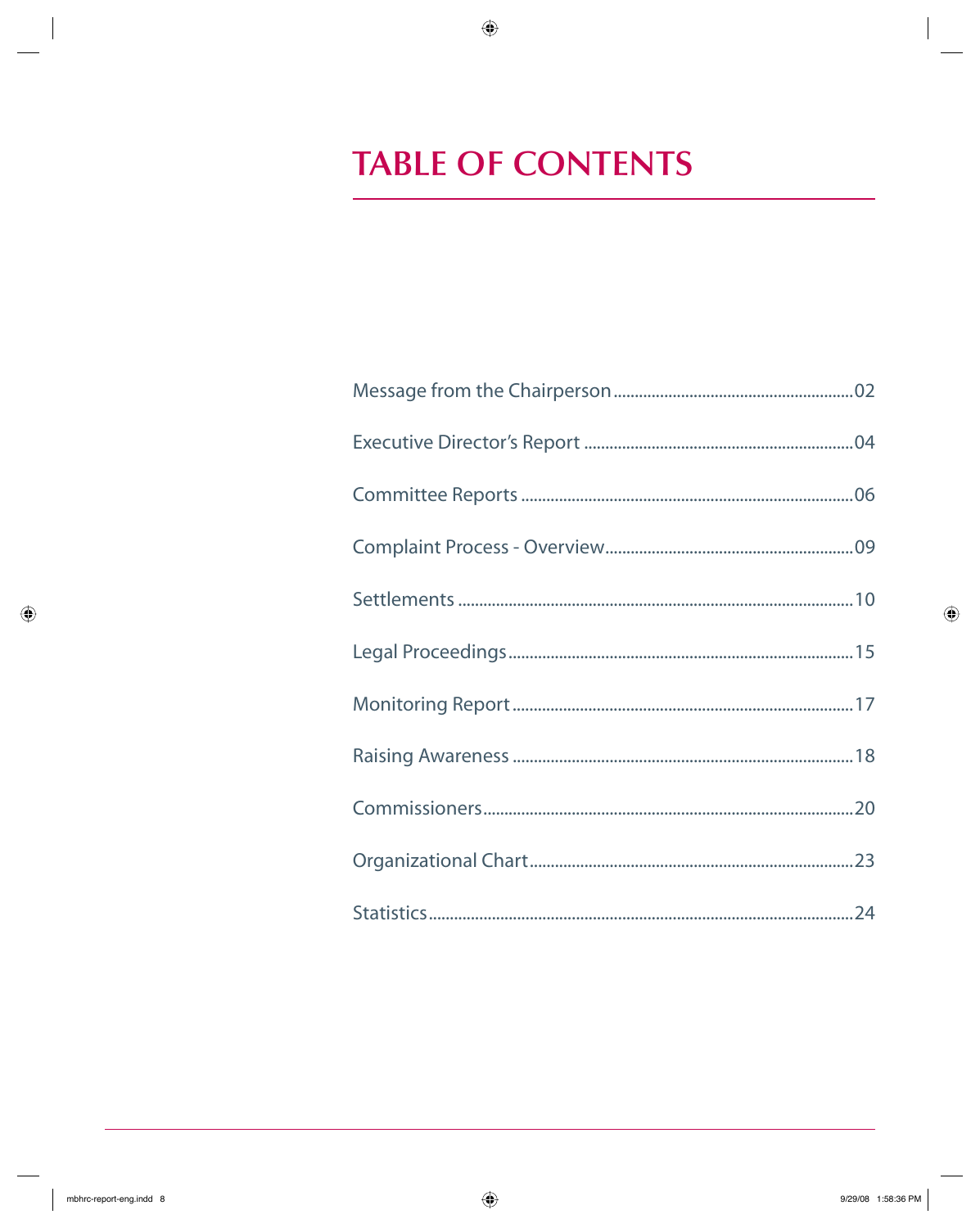## **MESSAGE FROM THE CHAIRPERSON**

It is an honour to be appointed Chairperson of the Manitoba Human Rights Commission. I would like to take this opportunity to offer my reflections on the path we are on, and my thoughts regarding our future commitments to fight discrimination.

When *The Human Rights Code* was first legislated in Manitoba in 1987, there was broad support for the advancement of human rights. It is time to renew those sentiments and give voice to those who are still marginalized.

To accomplish this, we must listen to Manitobans. In the past we have valued the input of those most affected by such issues as social condition, hate speech and, most recently, on Racialized Communities and Police Services. Regarding the latter, we will forge ahead with the project, initiated in 2005, and strategize and plan with the hope of improving communication and trust between the two.

We will also continue to expand our youth initiatives. For the past seven years, the Commission has hosted youth conferences in Winnipeg, Brandon, Thompson and The Pas. I am extremely proud of the success of these events, and am committed to exploring new avenues of human rights education such as online youth bulletins and a new website. The education on the rights and responsibilities of youth remains one of our top priorities.

The face of discrimination has changed over the years, as has the way we enforce *The Human Rights Code*. In the past, discrimination was often blatant and unfortunately, at times, accepted. Although some of this persistent behaviour endures, discrimination today can be more subtle and is often systemic. Finding a resolution not only involves more research, it also requires education on the part of those involved. These changes have made human rights work more complicated and time intensive. During mediation, for example, the parties may need to understand the intricacy of reasonable accommodation and the systemic nature of many discriminatory actions, or lack of action.

The complexity surrounding systemic issues also necessitates a different type of investigation, taxing already limited resources. The results however, are gratifying. A case in point is the successful settlement between the Elizabeth Fry Society and the Government of Manitoba. The Society believed that women incarcerated at the Portage Correctional Centre (PCC) were being treated differently than men in similar circumstances, on the grounds of sex, ancestry and disability. The settlement includes facilitating contact between incarcerated women and their children, and accommodating the special needs of Aboriginal women, women with disabilities and pregnant women.

*"Hearing is one*  **of the body's five** *senses. But listening is an art. "*

*Frank Tyger*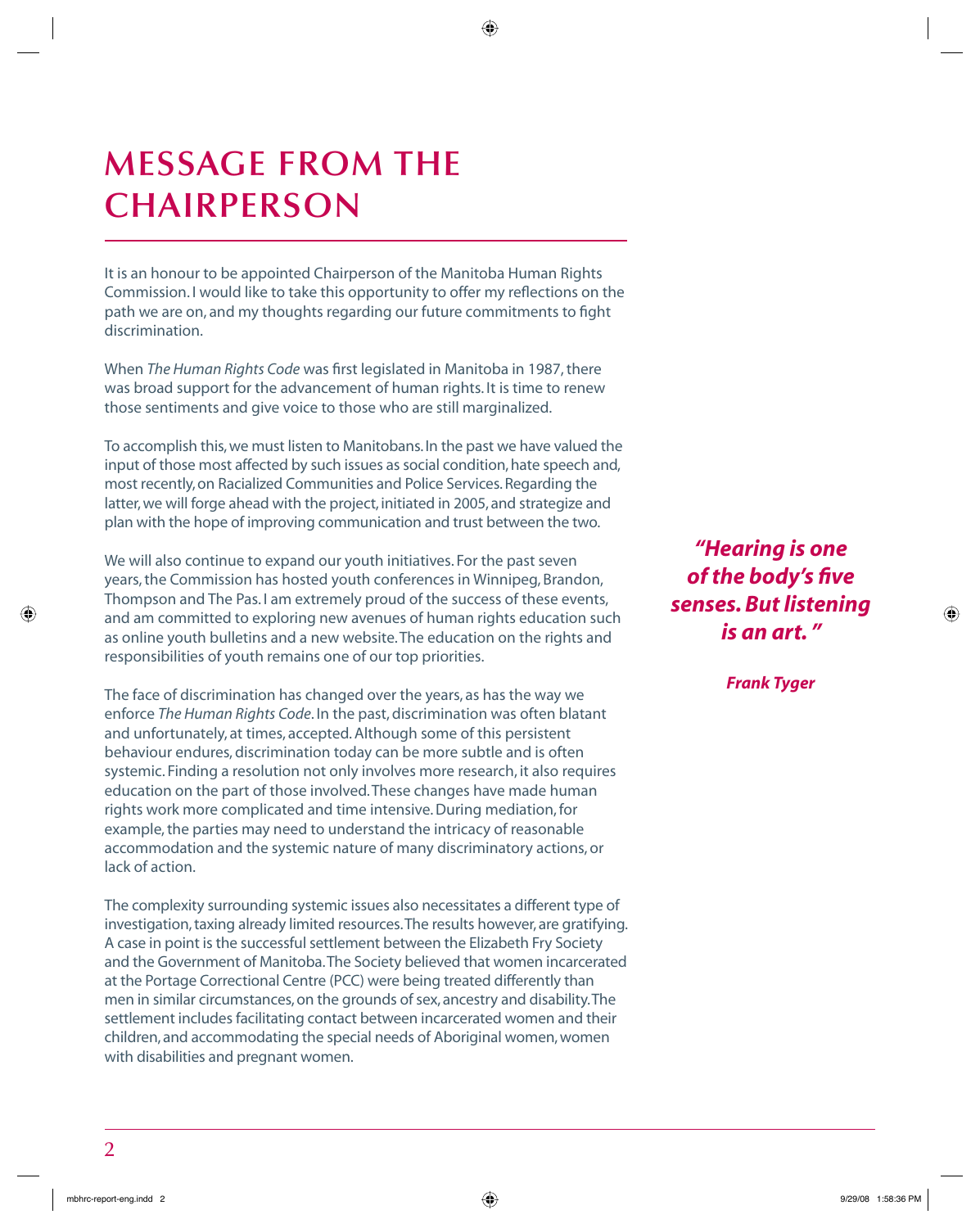The Commission is proud of Manitoba's strong tradition of protecting human rights. We will continue to provide human rights information at seminars, through printed material, on our website and during public presentations. The Commission will also listen to and learn from the community and our youth, and be diligent in working towards preventing discrimination.

I would like to acknowledge and thank former Chairperson Janet Baldwin and Commissioner Fausto Yadao for their hard work, insight and dedication and wish them both continued success in their future endeavours. I would also like to welcome Joan Hay and Leo Aniceto, our newly appointed Commissioners. Finally, I want to thank Vice Chairperson Yvonne Peters and Executive Director Dianna Scarth for their guidance, and the staff of the Commission for their efforts enforcing *The Human Rights Code* on behalf of the people of Manitoba.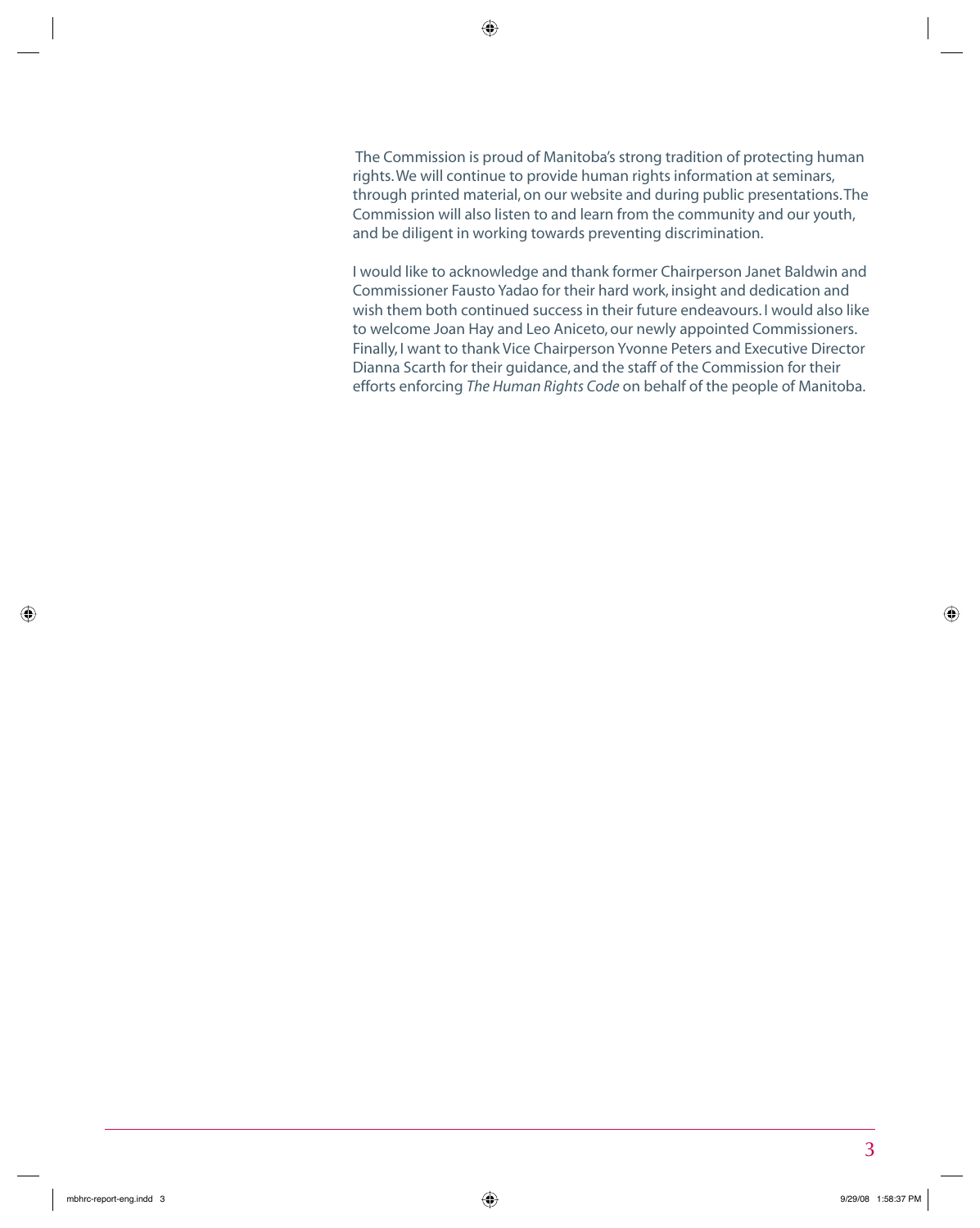# **EXECUTIVE DIRECTOR'S REPORT**

2007 was a busy year for the Commission as it carried out activities related to the three major aspects of its mandate: enforcement of *The Code*, public education and the promotion of human rights.

One trend noted in the past decade, which continued in 2007, was the high proportion of complaints submitted on the basis of physical and mental disabilities (41%). This figure was more than double the next two highest grounds of complaints, those based on "sex, including pregnancy" (19%) and "ancestry/ ethnic origin" (17%).

It is, however, gratifying to note the progress being made towards advancing the rights of persons with disabilities at several different levels in 2007. Canada became a signatory to the United Nations Convention on the Rights of Persons with Disabilities, and a decision by the Supreme Court in the VIA Rail Case, in which the Commission intervened, confirmed the rights of persons with physical disabilities to receive dignified access to rail cars when they travel throughout the country. And at a local level, the Commission was very pleased that the City of Winnipeg announced on International Human Rights Day its plan to implement an "Announce Next Stop" program on all city bus routes. Winnipeg transit drivers are now required to announce the next stop, which assists visually impaired riders in particular, as well as those with other disabilities. The Commission was particularly pleased to learn that the City had agreed to move forward with this initiative on a voluntary basis after the Commission had drawn its attention to recent rulings in Ontario, which had found that the failure to announce stops by several Ontario public transit services was discriminatory.

The second highest number of complaints dealt with during the year was filed on the basis of "sex, including pregnancy." A systemic complaint filed on behalf of incarcerated women in Manitoba by the Elizabeth Fry Society against the Government of Manitoba was settled following a lengthy mediation. (More detailed information about this settlement is located elsewhere in this annual report.) Additionally, a complaint filed by a group of women alleging an underrepresentation of women in faculty and senior administrative positions at the University of Manitoba was also settled and the first monitoring report has been included in this annual report.

Many important gains in the area of women's rights have been achieved during the past 30 years. It appears, however, that barriers to full participation in society continue in some areas, such as amateur sports, despite sweeping changes to social attitudes, which have occurred in the past three decades.

In October 2007, the Manitoba High Schools Athletic Association's application for judicial review of the *Pasternak v MHSAA* decision was heard in the Manitoba Court of Queen's Bench. In January 2008, Madame Justice McKelvey released her decision in which she upheld the adjudicator's ruling that a regulation which prevented

*"Progress lies not in enhancing what is, but in advancing toward what will be. "*

*Kahlil Gibran*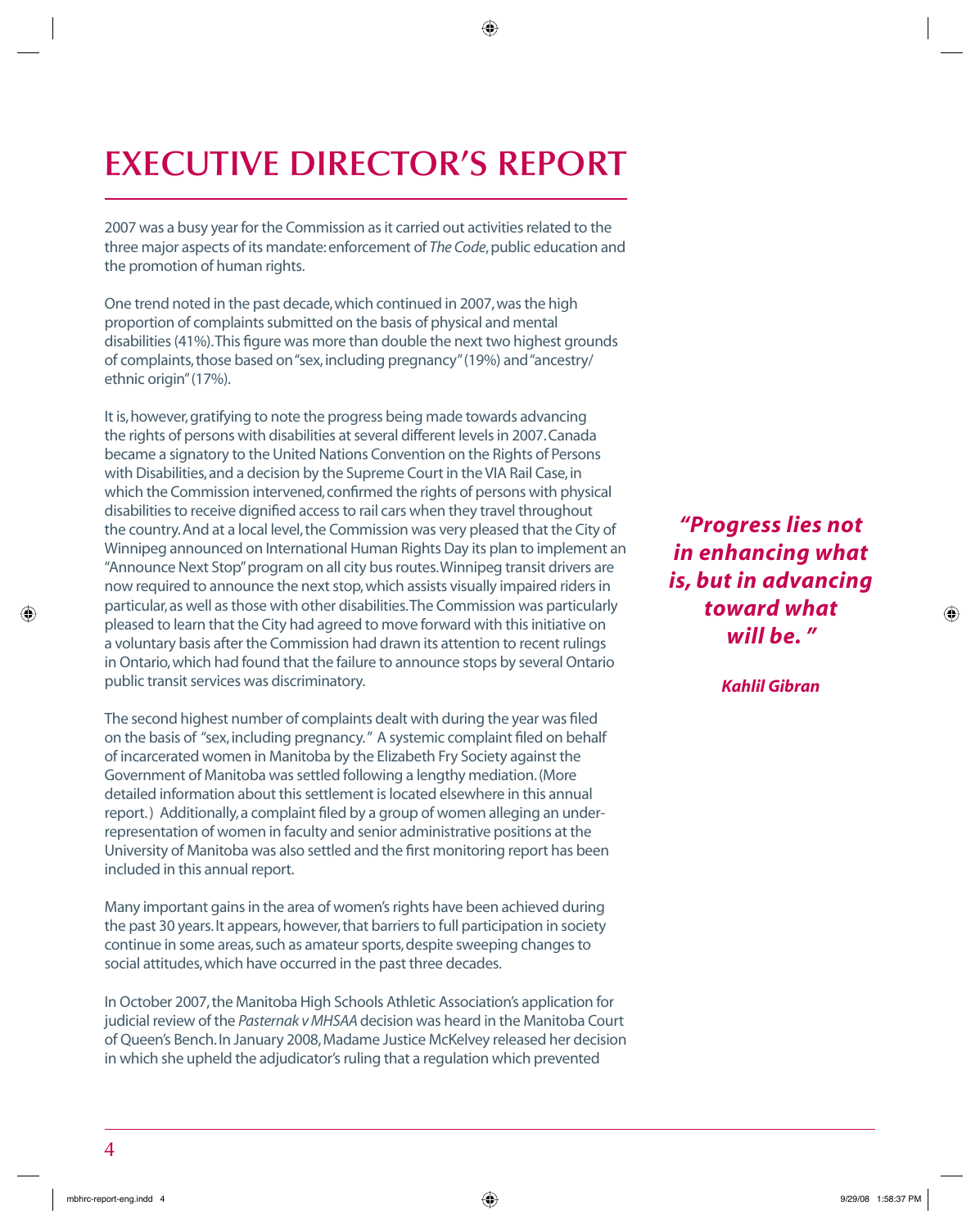Amy and Jesse Pasternak from trying out for their high school boys' hockey team constituted discrimination on the basis of sex. It is interesting to compare the Pasternak case with a settlement reported thirty years ago in the 1977 Manitoba Human Rights Commission Annual Report. A 15 year old girl had been denied the opportunity to participate in a calf scramble contest at a winter fair. She had participated in similar competitions for 4 years, had been an award winner and had been chosen by the local AG representative to compete at the fair. She was told, however, that the competition was for "boys only", although she qualified in every aspect except for the fact that she was a girl. The organizers referred to their perceived "moral obligation" not to accept girls in the competition because of risk of injury, although medical experts said that there were no physical or mental reasons to deny girls the opportunity to participate.

Similarly, Amy and Jesse Pasternak had played on boys' school hockey teams for many years. They had received support from their principal and school division in their request to be allowed to try out for the boys' team. The eligibility rules, however, precluded girls from trying out for the boys' team. When looking back at the evolution of human rights since the early years of human rights legislation in Manitoba, there are areas in which significant progress towards equality for women has been made. In some activities, however, it still appears that the "glass ceiling" has remained firmly in place, and will continue to be the subject of future complaints.

On the education front, the Commission continued to hold a successful series of seminars for employers. Over 700 people attended half or full day seminars, which provide very practical advice about rights and responsibilities of employers under human rights legislation. The Commission encourages respondents to participate in its educational activities after they have resolved a human rights complaint. In that regard, as part of the Elizabeth Fry settlement, a significant number of corrections staff have attended the seminars since the settlement agreement was signed in 2007.

As noted in last year's Annual Report, one of the Commission's major goals has been to establish connections with community groups and to obtain feedback about human rights issues they are experiencing. In partnership with the University of Winnipeg, the Commission held three community consultations during the year in connection with its Racialized Communities and Police Services (RCAPS) Research Project. An initial report was released in early December, which summarizes the perceptions of some members of racialized communities of the policing services. The report of Phase I of this project has been posted in its entirety on the Commission's Website (www. manitoba. ca/hrc).

Jerry Woods became the new Chairperson of the Commission in July 2007 and Yvonne Peters assumed the role of Vice-Chairperson. Both Jerry and Yvonne have been members of the Board for many years so there has been a smooth transition and all of the staff look forward to working with them in their new roles. Former Chairperson Janet Baldwin and Commissioner Fausto Yadao retired in July, both having made many contributions to human rights in Manitoba during their terms. Staff member René Ouellette, also resigned in November 2007 and we wish him well in his new career.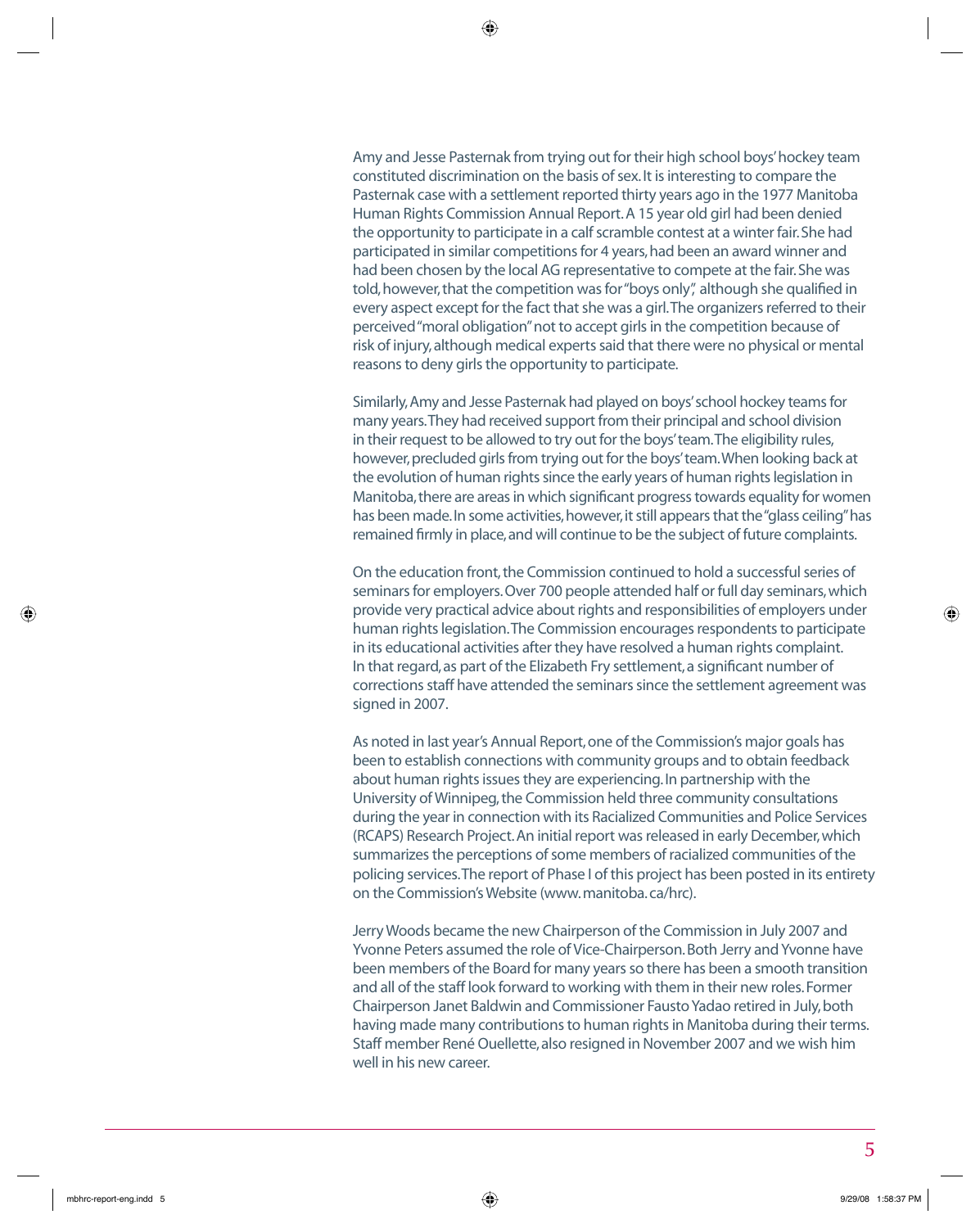## **COMMITTEE REPORTS**

#### **Executive Committee**

Chair: Jerry Woods (Chairperson) Yvonne Peters (Vice-Chairperson) Ajit Kaur Deol (Commissioner) Robin Dwarka (Commissioner) Elliot Leven (Commissioner) Dianna Scarth (Executive Director) Sarah Lugtig (Legal Counsel) Debra Beauchamp (Policy and Program Analyst) Janet Baldwin: Chair until July 2007

### **Issues & Communications Committee**

Chair: Robin Dwarka (Commissioner) Jerry Woods (Chairperson) Mzilikazi (Mzi) Ndlovu (Commissioner) Dr. M. V. Naidu (Commissioner) Joan Hay (Commissioner) Dianna Scarth (Executive Director) George Sarides (Assistant Executive Director) Debra Beauchamp (Policy & Program Analyst) Patricia Knipe (Communications Director) Beatrice Watson (Outreach Liaison Officer) Janet Baldwin: Committee Member until July 2007 Fausto Yadao: Committee Member until July 2007

### **Policy & Legislative Review Committee**

Chair: Yvonne Peters (Vice-Chairperson) Jerry Woods (Chairperson) Elliot Leven (Commissioner) Sheena Rae Reed (Commissioner) Leo Aniceto (Commissioner) Dianna Scarth (Executive Director) Sarah Lugtig (Legal Counsel) Debra Beauchamp (Policy & Program Analyst) Janet Baldwin: Committee Member until July 2007 *"It is diffi cult to say what is impossible, for the dream of yesterday is the hope of today and the reality of tomorrow. "*

*Robert H. Goddard*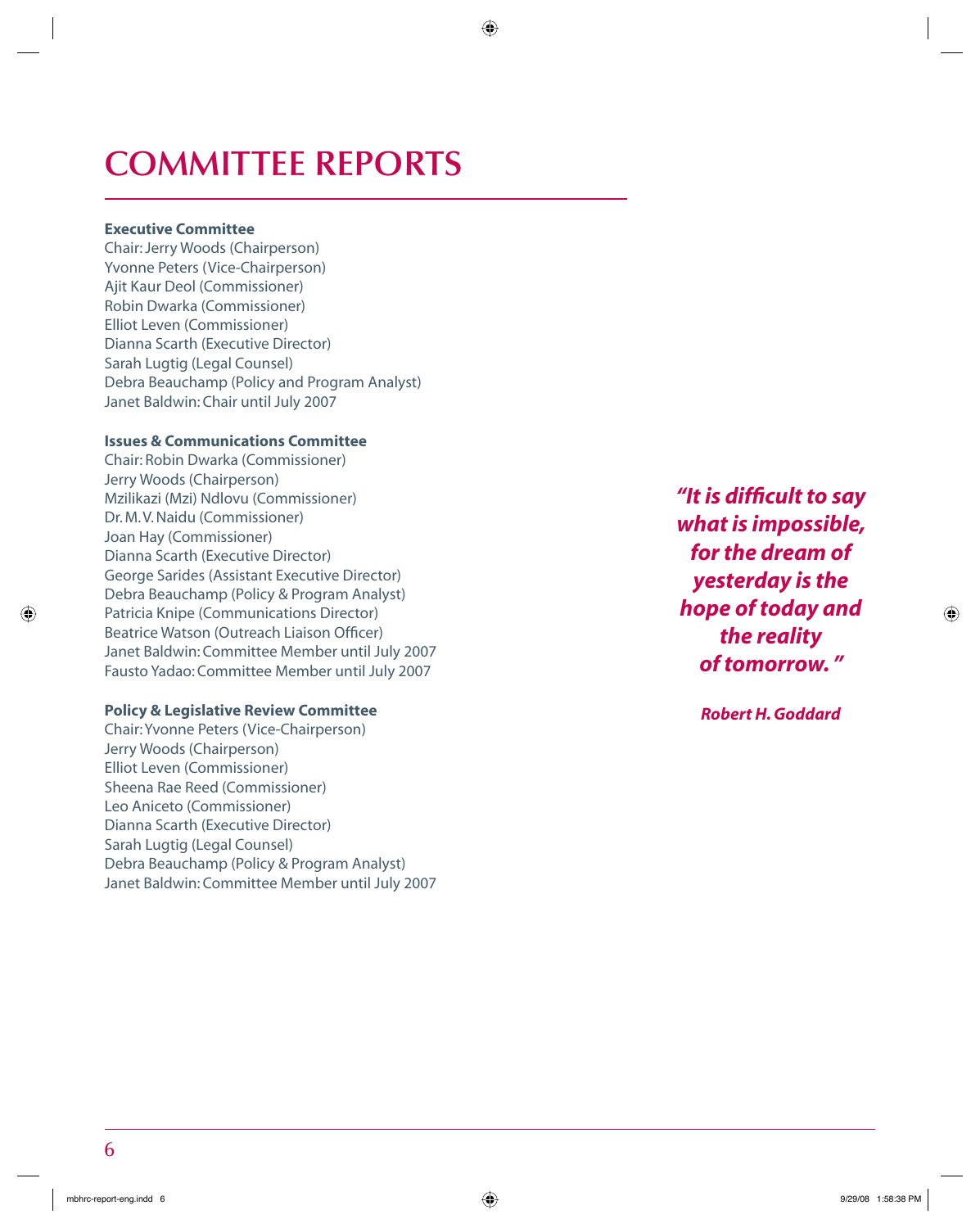#### **Executive Committee**

The Executive Committee met five times in 2007. In addition to reviewing financial and personnel matters, it dealt with the reconsideration of complaints and provided direction to staff on ongoing concerns, strategic planning, matters relating to the Canadian Association of Statutory Human Rights Associations (CASHRA) and to international human rights agreements, interventions by the Commission in human rights cases, media releases, correspondence and emerging issues. Committee members also met with the Minister of Justice regarding proposed changes to *The Human Rights Code*.

The Committee continued to correspond with Manitoba Health on the issue of continued access to Cholinesterase Inhibitors medication, such as Aricept, for residents of personal care homes with Alzheimer's disease or related dementia.

Correspondence and meetings with a public school division regarding concerns about references to the church and Christian principles in the Division's belief and mission statements led to an amicable resolution, with the Division altering its belief and mission statements. Considerable media attention led to staff consultations with other school divisions on issues relating to religion in schools.

The Committee also corresponded with a school division with respect to the application of its "School of Choice" policy to students with disabilities.

#### **Issues & Communications Committee**

The Issues & Communications Committee held three meetings in 2007. It considered matters relating to the Commission's communications, such as its monthly bulletin "Connections", its education initiatives, including youth conferences and employment seminars, and the promotion of human rights, including events to mark International Human Rights Day and to acknowledge individual and group commitment to human rights.

The Committee oversaw the Commission's role in the Racialized Communities and Police Services Project (RCAPS), a joint initiative with the University of Winnipeg, to examine racial profiling in policing in Manitoba and to develop strategies to support bias-free policing. Four community consultations on police services to members of racialized communities were held in the centre and north areas of Winnipeg between October 19, 2006 and August 8, 2007.

The Committee continued to look for innovative ways to fulfill the commission's mandate with respect to human rights education and promotion, despite the lack of a dedicated education staff position. Initiatives included the development of a "Toolkit for Educators", a resource for teachers.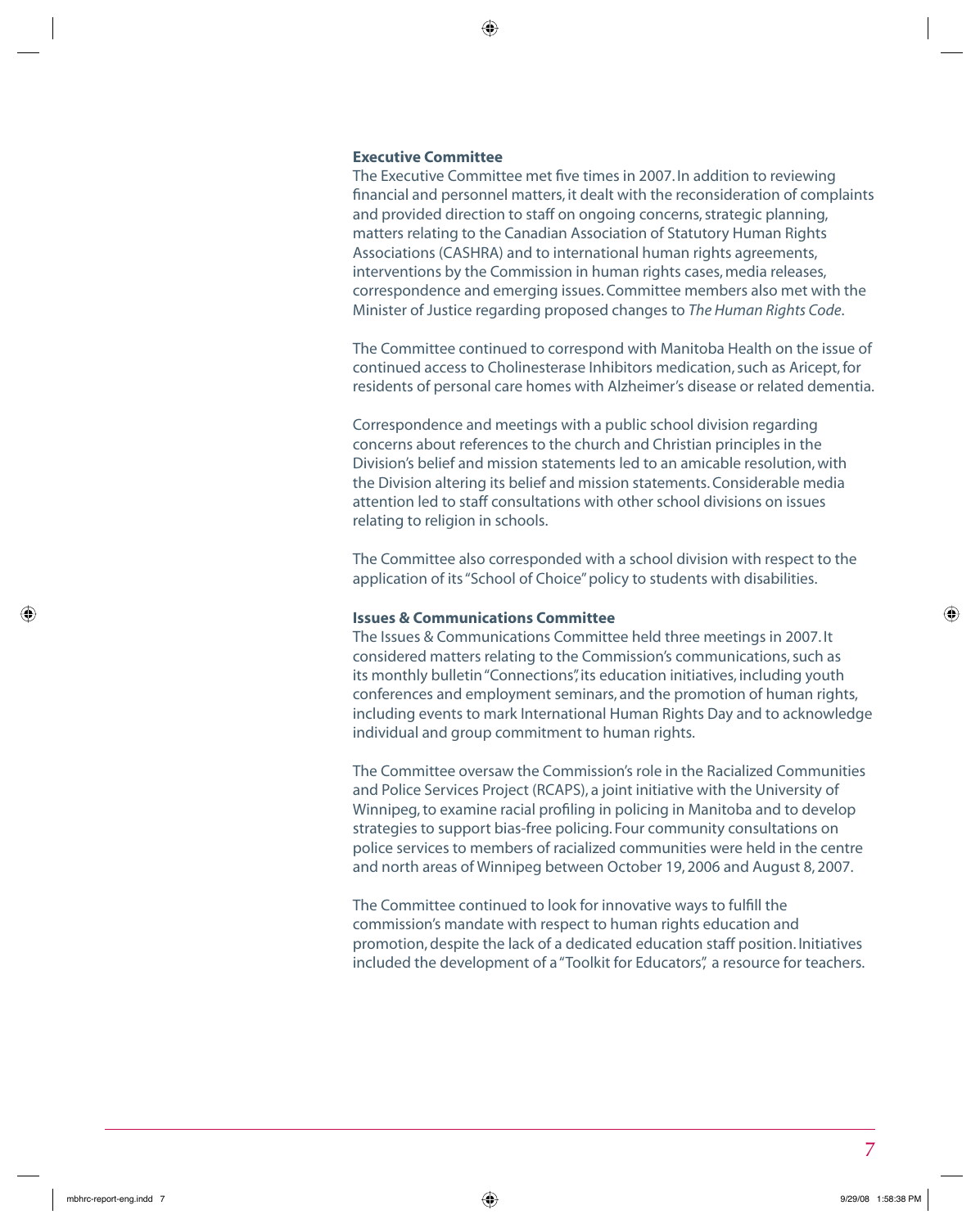#### **Policy & Legislative Review Committee**

The Policy and Legislative Review Committee, chaired by Yvonne Peters, met once this year. Committee representatives also met with the Minister of Justice and his staff to review and discuss legislative proposals for amendments to *The Human Rights Code*.

In addition to discussing matters related to the status of the legislative proposals to *The Code*, the Committee also considered issues with respect to the Commission's policy on family status as a protected ground of discrimination and with respect to pregnancy-related leave and human rights protections.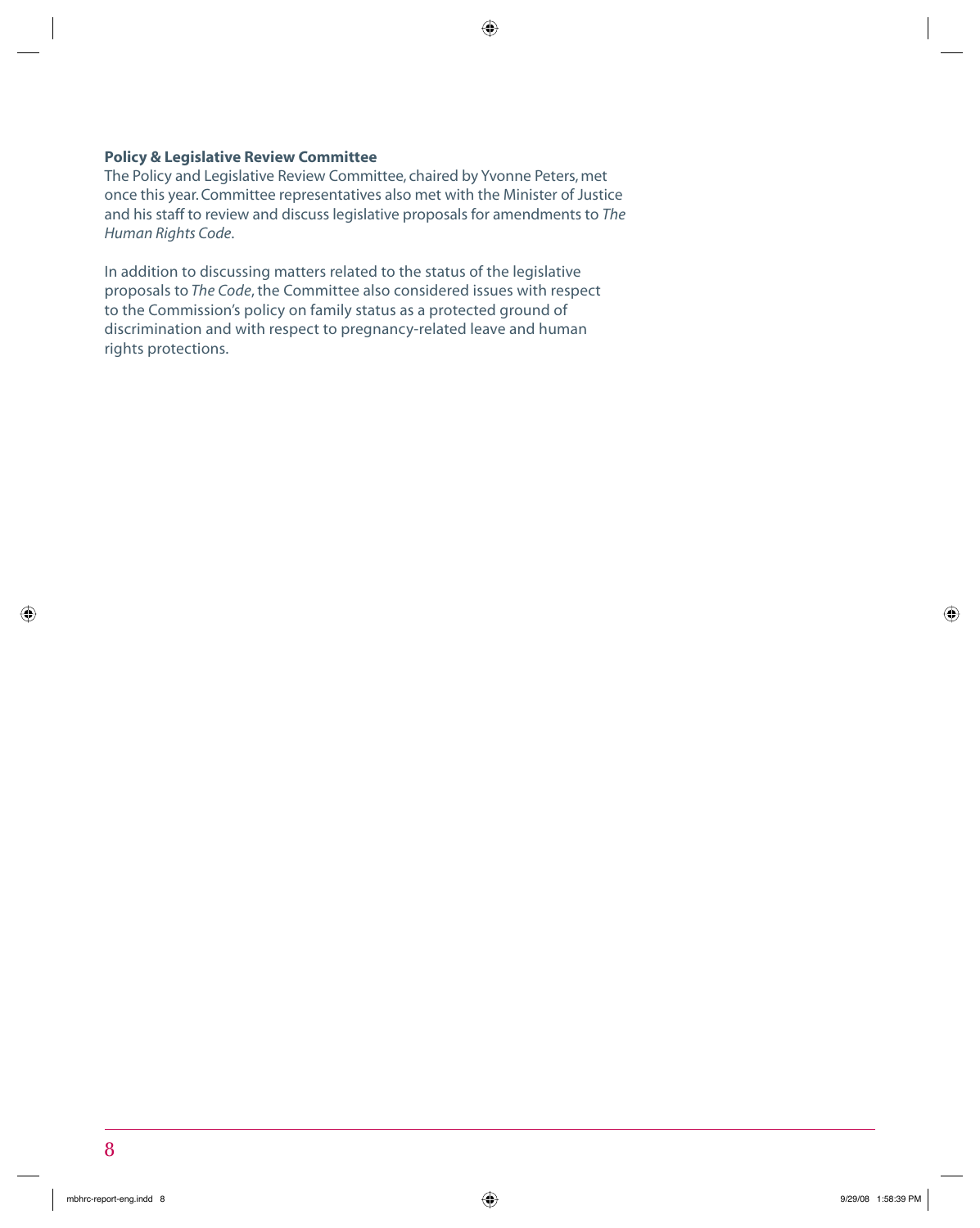## **COMPLAINT PROCESS -OVERVIEW**

#### **Pre-Complaint Resolution Process**

This is a voluntary, without prejudice process whereby the Commission mediators attempt to resolve an issue between a complainant and a respondent prior to the filing of a formal complaint of discrimination under *The Code*. In 2007, 52 were resolved successfully in the pre-complaint process.

### **Mediation**

The Commission encourages parties to attempt to resolve a complaint if they wish to do so, at any stage of the process, whether prior to or during an investigation. In 2007, 205 files were assigned to the three staff mediators at the pre- and mid-investigation stages. Fifty four (54) complaints were resolved successfully in 2007 at these two stages of the process (36 in pre-investigation and 18 at mid-investigation).

### **Investigation**

Each complaint that is not resolved in the mediation process is assigned to the investigation team that collects, interviews and analyzes evidence. Upon completion of the investigation, a comprehensive Investigation Assessment Report is prepared, making a recommendation to the Board of Commissioners for determination pursuant to *The Code.* In 2007, the investigation team was assigned 225 formal complaints to investigate and the team completed Investigation Assessment Reports on 199 complaints, some of which were filed prior to 2007. During 2007 the average length of an investigation, including the written report was 10. 28 months. In addition to the investigation reports, the team prepared 48 reports with respect to complaints that were either withdrawn or abandoned.

### **Board Directed Mediation**

Pursuant to s. 29 (2) of *The Code*, the Board of Commissioners may cause mediation to be undertaken between the parties where the evidence obtained during the investigation is sufficient to substantiate a contravention of *The Code*. In 2007, 25 files were referred to directed mediation. In 2007, 16 cases were voluntarily resolved at this stage and in four other cases, the Board determined that the offer made by the respondent in the mediation process was reasonable, however, the complainant rejected the offer and the file was closed.

### **Adjudications**

Pursuant to s. 29 (3) of *The Code,* the Board of Commissions can refer complaints to adjudication, either directly or after board directed mediation is not successful. In 2007, three files were referred to adjudication and one adjudication hearing was completed. In addition, 11 files which were referred to adjudication were resolved by legal counsel in advance of the hearing scheduled to take place in 2007.

*"Dreams are the touchstones of our character. "*

*Henry David Thoreau*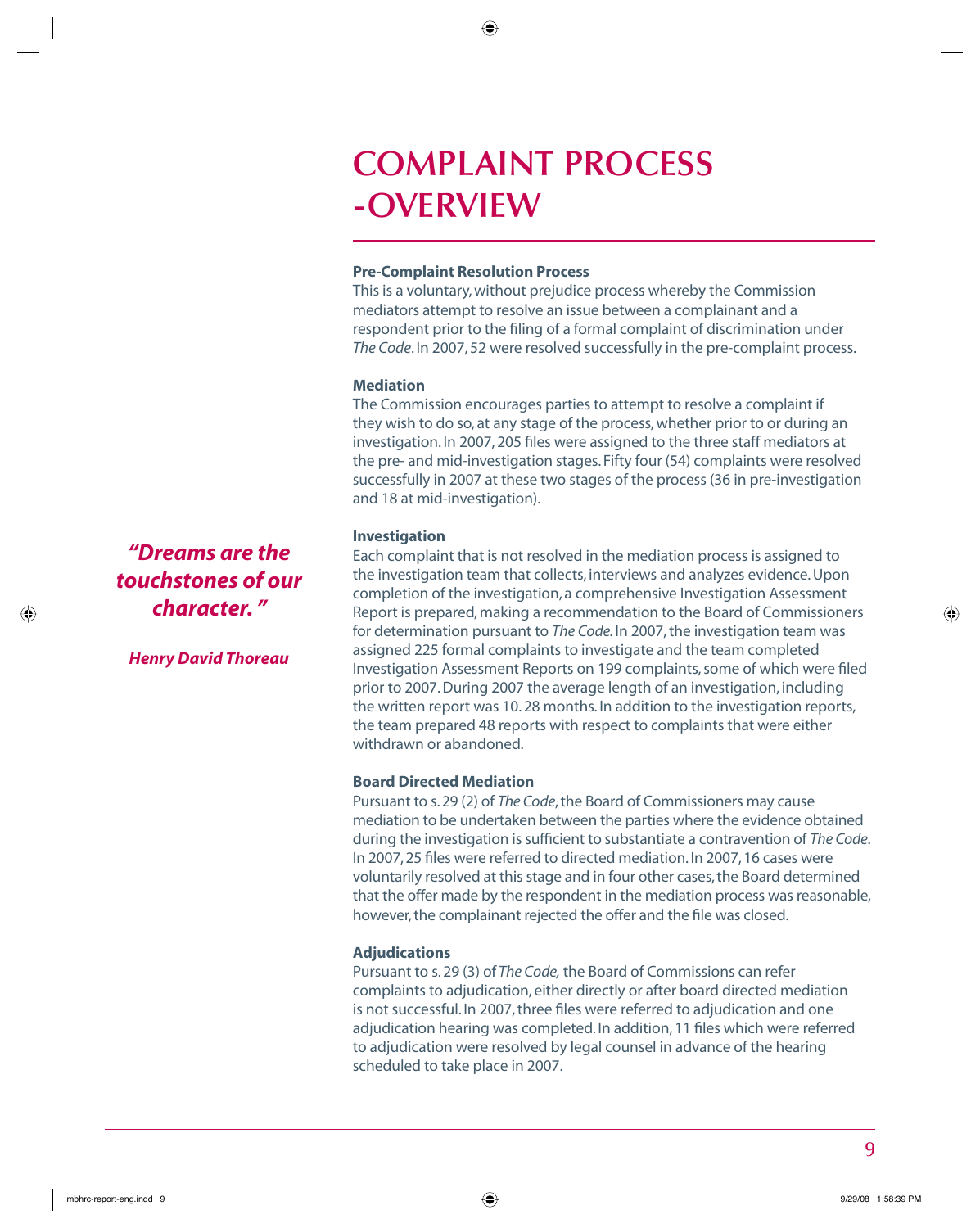# **SETTLEMENTS**

The following are examples of cases from the pre-complaint, mediation and board directed mediation processes.

#### **Pre-Complaint**

Pre-Complaint resolution is a voluntary process allowing mediators at the Manitoba Human Rights Commission to attempt to resolve an issue before a formal complaint has been filed.

#### **Employment – Sex - Sexual Harassment – Pre-Complaint**

An eighteen year old female assistant manager said that her store manager, a married man in his thirties, sexually harassed her. She said it began with staring and touching her inappropriately. One evening after work when she went out with her co-workers and the manager, he made improper remarks to her and when she rebuked him, he kissed her on the cheek. She said she also overheard him tell other female co-workers that just because he was married it didn't mean that women didn't want him and all he had to do was hide his wedding ring.

When she reported his actions to another manager, she said she was told to discuss it with him and then write him a letter explaining in detail what she considered wrong behaviour and where he could get training to determine what was appropriate inside and outside of work. Since she was not comfortable making direct contact with him, she resigned and contacted the Commission.

The matter was resolved by the company providing her with \$1,200. 00 in wages, \$800. 00 in general damages and a letter of reference. The company also agreed to review and revise its anti-harassment policy and implement any necessary changes including an investigation process and educating its staff.

#### **Services – Ancestry – Pre-Complaint**

The complainant, who is an Aboriginal man, contacted the Commission after he had been refused service at a restaurant based on allegations that he had previously caused a disturbance. He believed that this was a case of mistaken identity and the action was discriminatory based on his ancestry.

The mediator obtained information from the Director of SAFE Hospitality, an injury and illness prevention strategy administered by the Manitoba Tourism Education Council (MTEC), regarding the appropriate procedure for keeping an incident book to avoid future instances of mistaken identity and provided this information to the owner.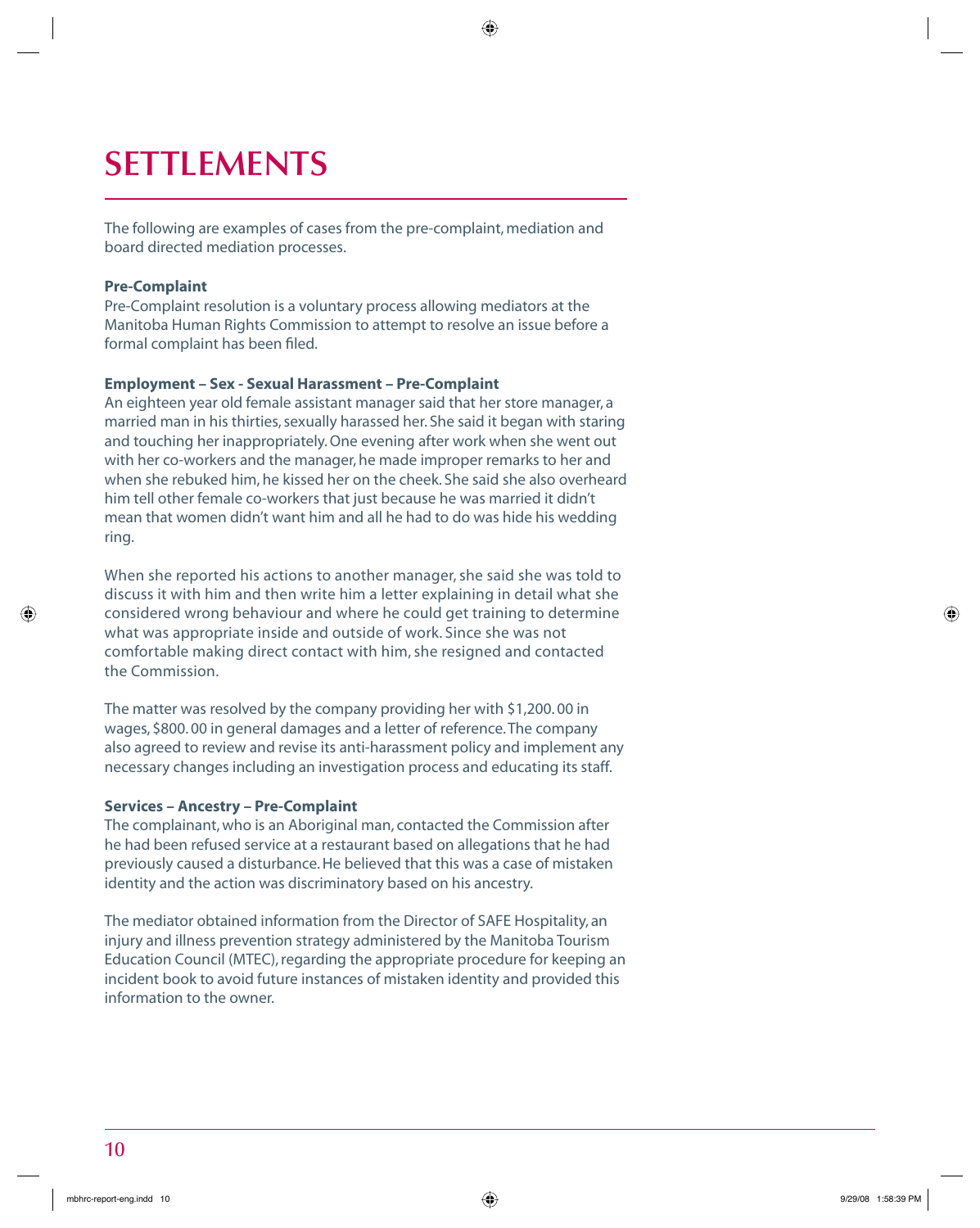The matter was resolved on the basis the owner agreed to implement these rules regarding identification. He also provided a letter of apology and a \$50. 00 gift certificate to the complainant.

#### **Housing – Disability – Reasonable Accommodation – Pre-Complaint**

The complainant is a 40 year old disabled woman. Her apartment building was converted to 55+ housing and she said she was told, that since she was 40, she would have to move to a unit in another building. She believed she was being discriminated against on the basis of her age and failure to reasonably accommodate her disability.

The complainant had friends in the building and found it convenient for her doctor's appointments as the medical facility was only one block away. She also felt safe in the building and appreciated such amenities as a medical alarm in the bedroom and grab bars in the washroom.

The matter was resolved before a formal complaint was filed. The parties met with a Commission mediator and it was agreed that the complainant could remain in her present suite.

**Service – Disability – Reasonable Accommodation – Pre-Complaint** A complainant believed that the rules and procedures of an appeal board failed to accommodate his special needs. The appeal board had rules regarding those who could attend a hearing. Those rules limited attendance to the party involved and their counsel or representative.

The complainant believed that this was discriminatory to those with reduced abilities, whether physical or mental, since they are not allowed to bring with them a personal attendant; someone to talk on their behalf or someone to take notes.

A commission mediator, with the permission of the complainant, contacted the Secretary to the Board and within a few months the appeal board amended the rule. It is now possible for those attending an appeal hearing to request, based on a disability, the attendance of additional support persons.

#### **Employment – Age – Pre-Complaint**

The complainant is a teenage "computer whiz. " Although only 15, he applied for and received a job offer from a computer company. When a company human resource person discovered his age and the fact that he did not have a child employment work permit in place, his job was terminated.

This matter was resolved before a formal complaint was filed by having the complainant complete the Child Employment Permit Application, getting the signature of his parent and school principal and Employment Standards issuing a work permit. The company then put him back on the work schedule.

*"Experience is a hard teacher because she gives the test fi rst, the lesson afterwards. "* 

*Vernon Sanders Law*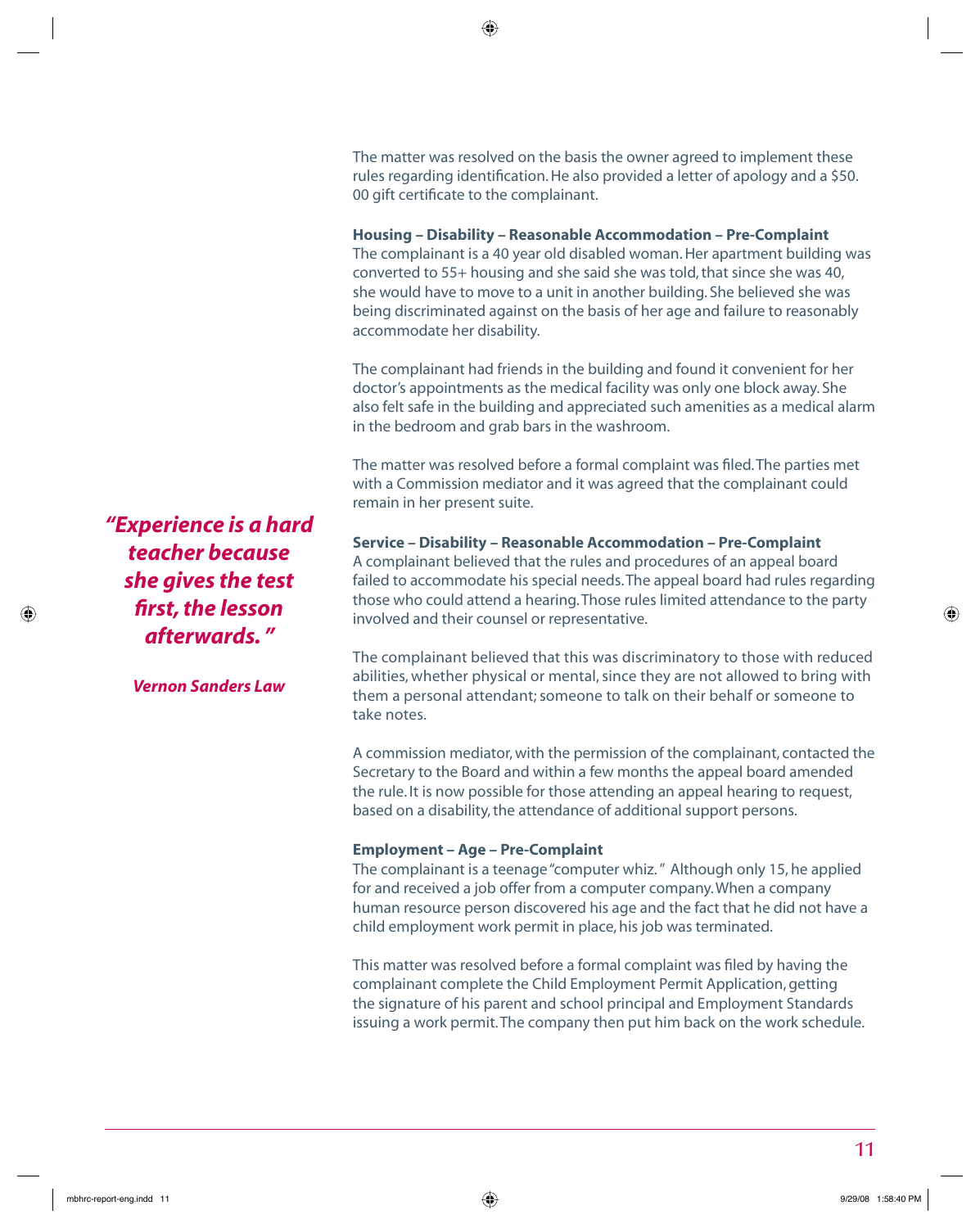#### **Mediation**

Mediation is a voluntary process of dispute resolution offered after a complaint is received. If mediation takes place before or during the investigation process, it is conducted on a confidential basis. It is important to note that during mediation, no assessment of the validity of the complaint is made. Mediation can result in an acceptable resolution of the issues in a shorter time frame than a more formal investigation, and usually involves the individuals directly affected.

#### **Employment – Disability – Pre-Investigation Mediation**

The complainant injured his shoulder, neck and upper back at work and was placed on compensation. Within six months he was given medical clearance to return to work. That same day he was laid off based on a shortage of work. He said however, that he had been replaced by a new employee one week earlier.

He contacted the Commission believing that he was discriminated against on the basis of a perceived disability.

The respondent was interested in a voluntary settlement so mediation began before an investigation was initiated.

The complaint was resolved with the complainant receiving \$7,000 in general damages. The company agreed to implement an anti-discrimination policy in the workplace and the branch manager attended one of the Commission's educational seminars, Human Rights in the Workplace.

#### **Board Directed Mediation**

Board directed mediation takes place after an investigation by a human rights officer. In these cases, the Board has determined that the complaint has enough support in the evidence to proceed further.

### **Services – Sex (including pregnancy), Ancestry, Disability, Family Status – Board Directed Mediation – Public**

Although the majority of Human Rights complaints are confidential, when both parties agree, a settlement may be made public. This was the case in the Elizabeth Fry Society of Manitoba and the Government of Manitoba.

The Society believed that women incarcerated at the Portage Correctional Centre (PCC) were being treated differently than men in similar circumstances, on the grounds of sex, ancestry and disability. It also alleged that the Government of Manitoba had failed to reasonably accommodate the women at PCC on the grounds of ancestry, sex (including pregnancy), family status, disability and ancestry.

An investigation took place and the Board of Commissioners directed that mediation take place, and if unsuccessful, an adjudicator would be appointed to hear both sides.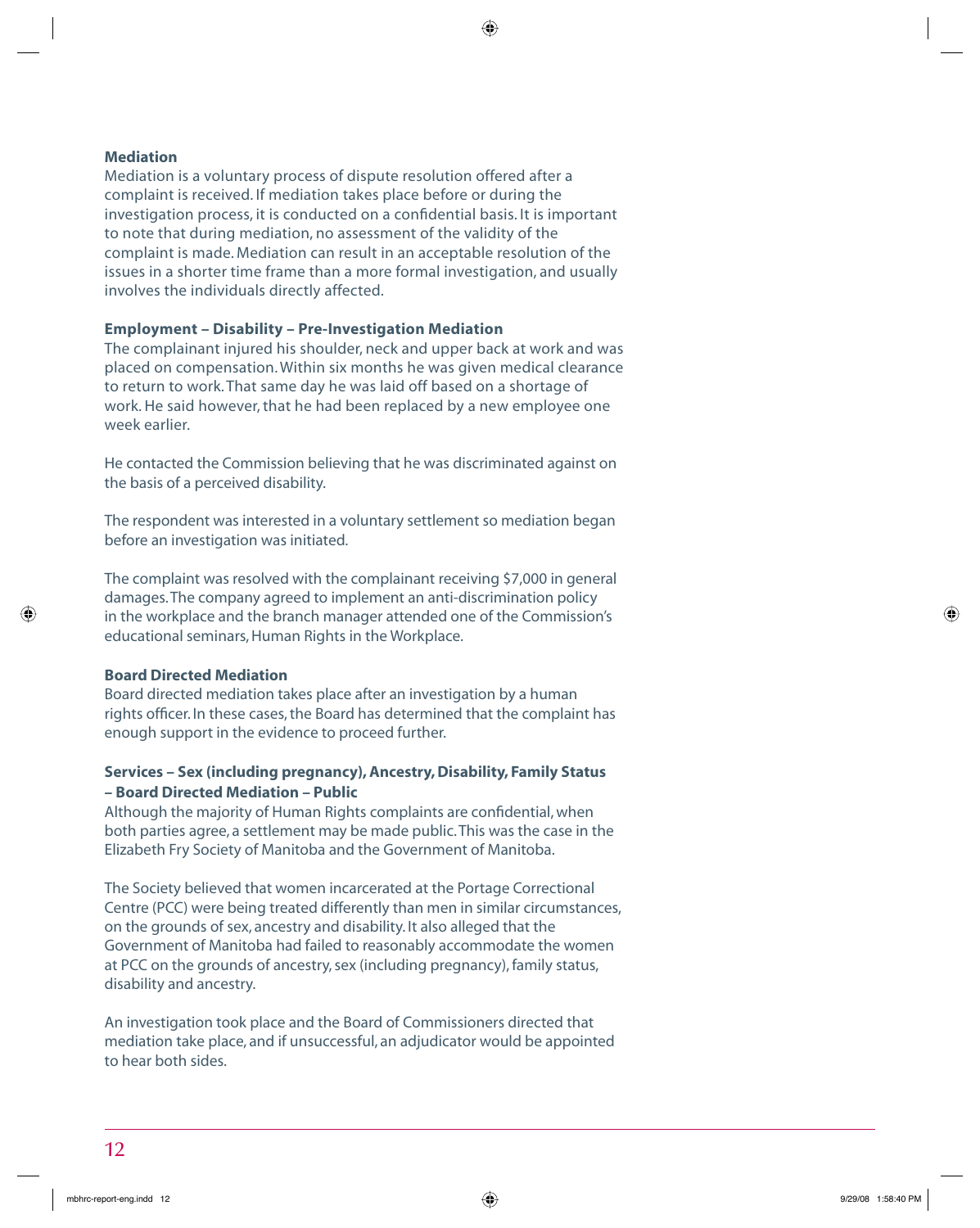The parties, however, achieved a good working relationship and mediation was successful. The agreement revealed a commitment by both to work towards the goal of accommodating the special needs of women incarcerated at PCC. The settlement included facilitating contact between incarcerated women and their children, and accommodating the special needs of Aboriginal women, women with disabilities and pregnant women.

Both parties agreed to a series of principles acknowledging that the needs of women in the corrections system differ from the needs of men, and that these differences have significant implications for the delivery of services.

A number of future initiatives also were identified, including addressing the increased demand for Aboriginal spiritual and cultural services, abuse and trauma counselling, library and recreation enhancements, improvements in dealing with mental and physical disabilities, and further staff training in responding to women who harm themselves. Manitoba Justice will work with the Manitoba Human Rights Commission to develop and deliver human rights training and material for Correctional staff and inmates.

#### **Services – Disability- Investigation and Board Directed Mediation**

The complainant has a mobility disability and can only walk a short distance with a cane. For longer distances he uses a three wheeled-scooter.

The complainant's doctor's office, hearing centre and pharmacy are located in the same building and he found it very difficult to open the doors as there was not automatic access for disabled people. He contacted the property management company who told him there were no plans to make the building accessible. The company believed that since the building was not new, nor being renovated, it was not required to install an automatic door opening device. The man filed a complaint with the Manitoba Human Rights Commission citing disability and failure to reasonably accommodate his disability.

During the investigation, the respondent company believed that it was in compliance with *The Building Code* but nonetheless advised the human rights officer that it was "committed" to obtaining pricing for an automatic door. It did not, however, provide details, nor did it show that the cost would pose undue financial hardship.

*The Human Rights Code* states that it is paramount over most other legislation, including building regulations. *The Code* states that, "Unless expressly provided otherwise herein or in another Act of the Legislature, the substantive rights and obligations in this Code are paramount over the substantive rights and obligations in every other Act of the Legislature, whether enacted before or after this Code. "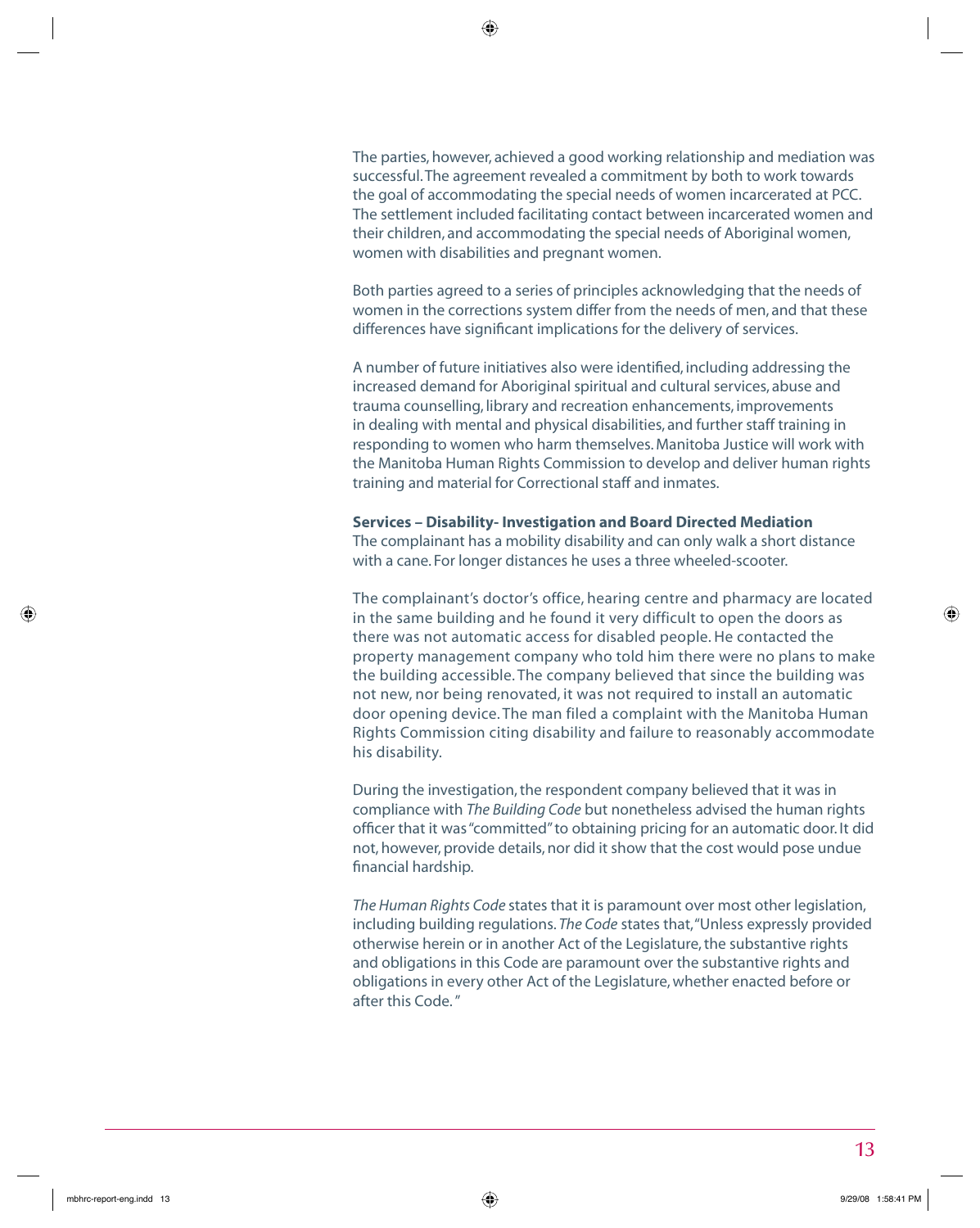After face-to-face mediation, the company agreed to install automatic doors at the entrance/exit closest to the disabled parking area and agreed to deal with any maintenance issues on a timely basis.

#### **Service – Source of Income – Investigation – Board Directed Mediation**

The complainant is an exotic dancer who believed she was treated differently and denied a service by not being allowed the opportunity to purchase life insurance based on her source of income.

The insurance company stated that the complainant's application for insurance was denied based on her declared occupation and an assessment of "acceptable risks" and the "law of averages," given her lifestyle and work environment. During the investigation, however, no evidence was provided to back up this claim. The evidence offered by the company appeared to support that the complainant was denied coverage based on impressionistic assumptions and stereotypes about women in this particular type of work.

After Board directed mediation a settlement was reached. The complainant received \$12,000 in general damages for injury to feelings, self respect and dignity and was advised that subsequent life insurance applications would be welcomed and based on her current age and assessment as per normal processes.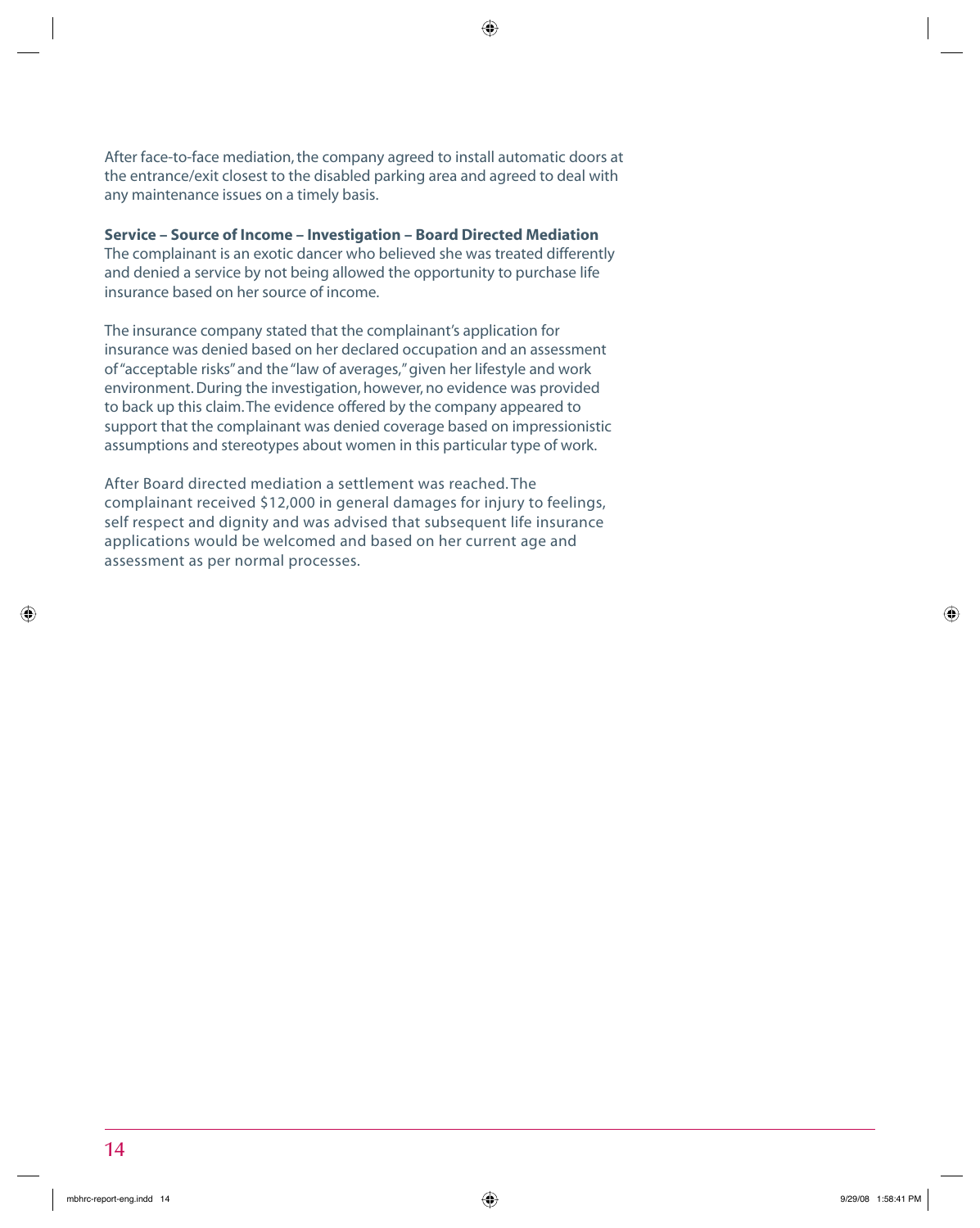## **LEGAL PROCEEDINGS**

#### **Adjudications**

A caretaker filed a human rights complaint alleging that her employer had failed to reasonably accommodate her needs arising from her physical disability, cancer. Failure to make reasonable accommodation for disabilityrelated needs of employees is a form of discrimination prohibited by *The Human Rights Code*. After surgery and a two month recovery time, she had tried to return to her job and was told that she was no longer employed. She subsequently was informed that she could re-apply for her former position.

An investigation took place and the Board of Commissioners directed that mediation should take place. When this was not successful, a hearing date was set and Lyle Smordin was appointed as the independent Adjudicator by the Attorney General.

The Vietnamese Non-Profit Housing Corporation owner (the respondent) originally argued that this did not qualify as discrimination based on disability. By the conclusion of the hearing, however, he conceded that she should have been accommodated.

Adjudicator Lyle Smordin awarded the sum of \$3,000 for general damages and one month's pay to the former caretaker. Adjudicator Smordin also ordered the Corporation to adopt and post a suitable accommodation policy acceptable to The Manitoba Human Rights Commission.

#### **Court of Queen's Bench Judicial Review**

In October 2006, the Manitoba High Schools Athletic Association (MHSAA) filed for a judicial review of an Adjudicator's ruling. The review was heard by Madame Justice McKelvey of the Court Queen's Bench.

In her original ruling Adjudicator M. Lynne Harrison found that the MHSAA was not justified in refusing to let two female high school students, Amy and Jesse Pasternak, try out for the boys' high school hockey team. Although the MHSAA argued during the hearing that women's hockey would suffer should the girls be allowed to play on a boys' team, Adjudicator Harrison found that there was no objective evidence that women's hockey would suffer, that boys would take over girls teams or that boys would end up being disadvantaged as a group when it comes to opportunities to play hockey.

Madame Justice McKelvey released her Judicial Review decision in January 2008 and ruled that the MHSAA was not able to establish errors in how the adjudicator interpreted the case, her jurisdiction and the fairness of the process. Madame Justice McKelvey wrote that the MHSAA was unable to establish a single justification, based on objective evidence, for refusing the girls the opportunity to try out.

*"Discovery consists of seeing what everybody has seen and thinking what nobody has thought. "* 

*Albert Szent-Gyorgyi*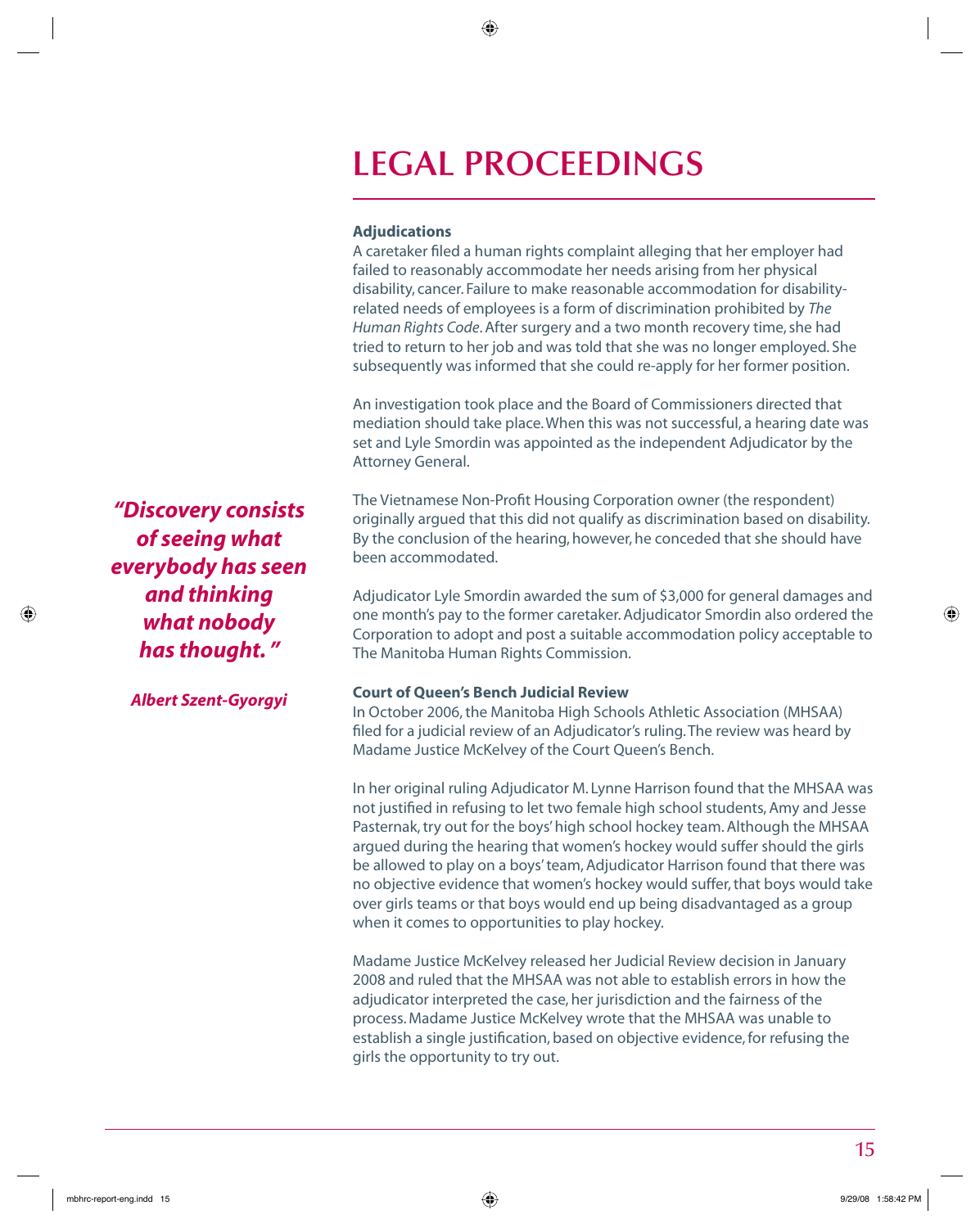#### **Supreme Court of Canada Intervention**

The Manitoba Human Rights Commission received intervener status ("friend of the court") in *Honda v. Keays* at the Supreme Court of Canada. The case is expected to be heard in early 2008 at which time the Commission's Legal Counsel Sarah Lugtig will present oral arguments. The case involves a long and bitter struggle between Honda Canada and an employee who worked in an Ontario plant, and suffered from chronic fatigue syndrome. The Supreme Court will decide whether or not to uphold a \$500,000 award for damages to Mr. Keays. This is one of the largest awards ever in Canada but was reduced to \$100,000 on appeal. This case may also have an impact on the role of human rights commissions in today's society. The Commission was one of nine interveners who were given permission to address the court.

#### **Supreme Court of Canada Decision**

A 2007 Supreme Court of Canada Decision affirmed the universal application of human rights principles and the right to equality for people with disabilities.

Last year, The Manitoba Human Rights Commission, with its Saskatchewan counterpart, intervened in the *Council of Canadian with Disabilities v. Via Rail* appeal before the Supreme Court of Canada. In a written submission the Prairie-based Commissions argued that human rights principles must be applied and applied consistently, by all government agencies entrusted to protect them.

The Commissions also emphasized that service providers have an obligation to engage in an appropriate process to assess accommodation issues for people with disabilities, including the obligation to gather concrete information of any cost, safety or other hardships that they later allege prevent them from implementing measures to ensure equal access to their service.

Finally, the Commissions directed the Court's attention to the harm to disabled travellers on the prairies if VIA Rail was allowed to justify lack of access in some of its routes by offering equal access elsewhere in its network.

#### **Judicial Reviews**

There were two applications for judicial review filed during the year. One was subsequently abandoned.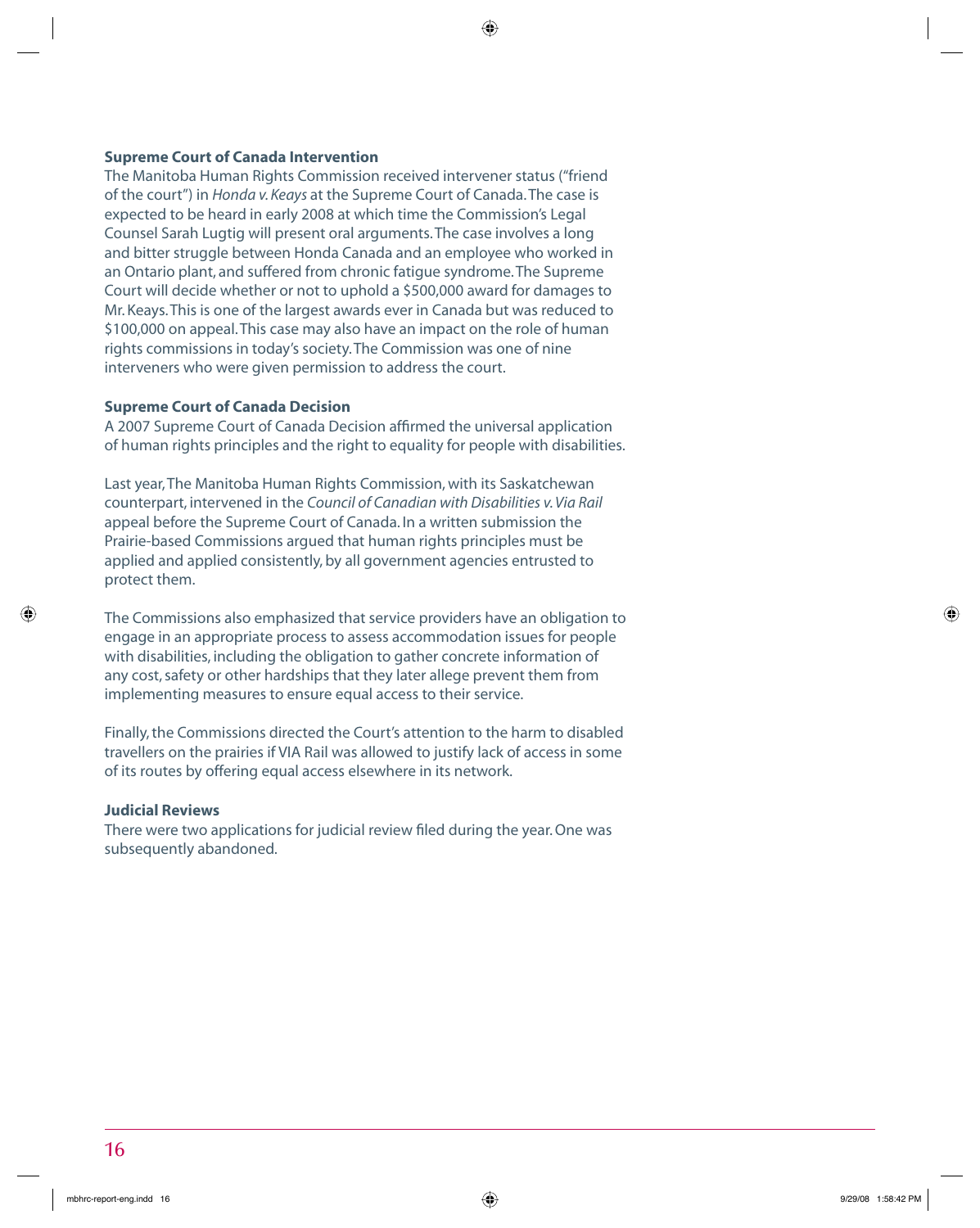## **MONITORING REPORT - UNIVERSITY OF MANITOBA**

The University of Manitoba submitted information to the Commission, pursuant to a settlement agreement, that included a summary of hiring data and recent initiatives which the University has developed to encourage qualified women to apply for academic, middle and senior management positions within the University. The settlement focused on the representation of women in ranks noted above. Similar information will also be provided and summarized in the Commission's next two Annual Reports.

Recognizing the importance of implementing recruitment strategies that will attract qualified women, the University has created an Academic Recruiting Handbook which highlights opportunities to advertise on websites that will specifically target women. Although equity training had previously been provided for all chairs of search committees for academic staff, this training was expanded as per the agreement to include chairs of search committees for management positions as well. The Equity Services Office holds a minimum of 6 workshops yearly and an Equity Officer attends the first meeting of search committees to discuss best practices, potential biases, and strategies to further equity in the hiring process.

Hiring data provided to the Commission by the University outlined the representation rate of women in each department, their academic rank, and type of appointment. Similar information referenced the representation rate of women in management and support positions. Although it is difficult to draw conclusions from statistics which reflect the hiring practices throughout the University, it is interesting to note that within the year prior to April 1, 2007, 40% of the new hires for full time academic positions were female. One area in which a clear gap can be noted is the 3-1 ratio of males to females who have achieved tenure within the full time academic ranks. This would appear to reflect an earlier gender imbalance in a number of faculties; it is unlikely to change quickly due to the requirements, including the length of time required to achieve tenure. That figure will be examined again in the next monitoring report.

When a comprehensive statistical analysis was undertaken in the late 1990's, concerns were raised because there were no women in the faulty of the Political Studies Department, despite a fairly high availability rate of qualified women in the workforce. It is encouraging to note, therefore, that women comprised 6 out of 13 of the academic positions as of April 1, 2008.

This is the first of three reports which have been provided by the University and this initial data will provide a baseline for tracking progress in the next two years. In that regard, the University has developed an equity module within a new human resource information system which generates reports which contain detailed information concerning the representation of women. They are made available to faculties, schools and administrative units and are used to assist in the development of employment equity targets for future hiring.

## *"If an idea is worth having once, it's worth having twice. "*

*Tom Stoppard*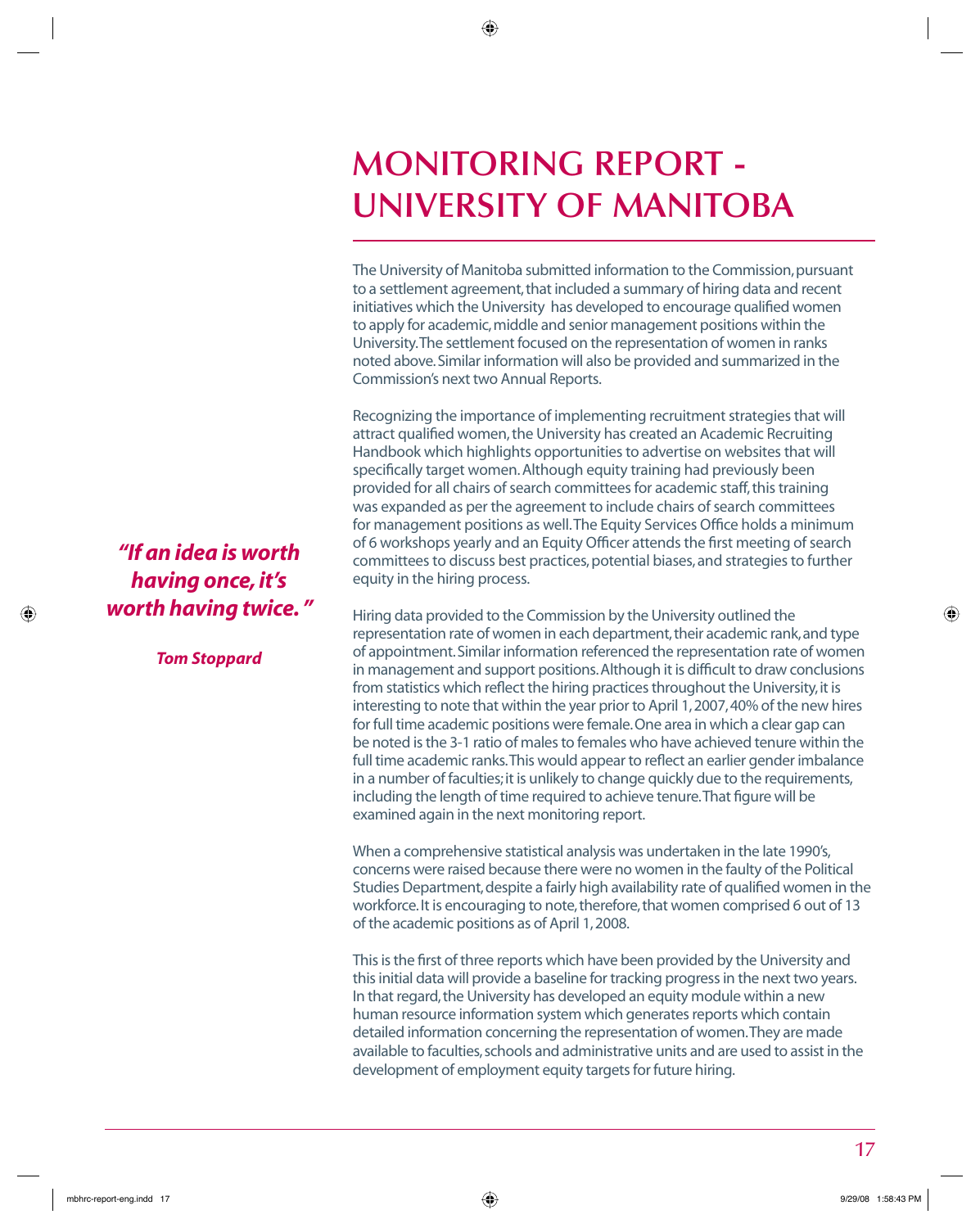# **RAISING AWARENESS**

Knowledge is one of the primary tools in the prevention of discrimination and the Commission has developed a wide range of activities in an effort to fulfill its mandate concerning the education and promotion of human rights. These activities include seminars, conferences, outreach, presentations, print and electronic information, partnerships, human rights awards and the Racialized Communities and Police Services (RCAPS) Project.

"Recent Developments in Human Rights Law" was added to the Commission's very successful Education Programs, bringing the number of public seminar topics offered to five. Approximately 720 people registered for these seminars, which were held in Winnipeg and Brandon. Those who participated in three or more seminars received a Human Rights Certificate of Achievement.

The Youth Awareness Conferences continue to be the centre of the Commission's youth initiative. To ensure their continual success however, and to consider other avenues for human rights youth education, a committee was struck to review, revamp and design the Commission's programs for youth and to develop a program to celebrate the 60th anniversary of the Universal Declaration of Human Rights in 2008.

Outreach presentations were delivered to more than two thousand people. The Commission also provided an information booth at such public events as Gay Pride, International Women's Day and Law Day in Winnipeg. The Brandon office held an open house on International Human Rights Day, December 10th.

In Winnipeg, the Commission, along with its valued partners, the Canadian Human Rights Commission and the Manitoba Association for Rights and Liberties, hosted the International Human Rights Day Award Luncheon in December. The 2007 Commitment Award recognized activities which have advanced human rights by overcoming discrimination based on mental disability. The Dr. Sybil Shack Memorial Youth award recognized a youth group or young person who has promoted respect for human rights and fundamental freedoms within Manitoba. The recipients of the Commitment Award were the teachers, principal, and students involved in the Bridges FASD Intermediate Program at David Livingstone Community School. The Youth Award went to Krupa Kotecha, a grade 12 student at Balmoral Hall School for her work and dedication to multiculturalism and diversity.

The Commission released the final report on the first phase of the Racialized Communities and Police Services Project (RCAPS Project). This project, which began a year and a half ago, is a partnership with researchers from the University of Winnipeg and the Manitoba Human Rights Commission. During 2007 three community consultations took place in three Winnipeg inner city areas; the West Broadway Neighbourhood, the Centennial Neighbourhood and the Lord Selkirk Park Neighbourhood.

*"We cannot always build the future for our youth, but we can build our youth for the future. "* 

*Franklin D. Roosevelt*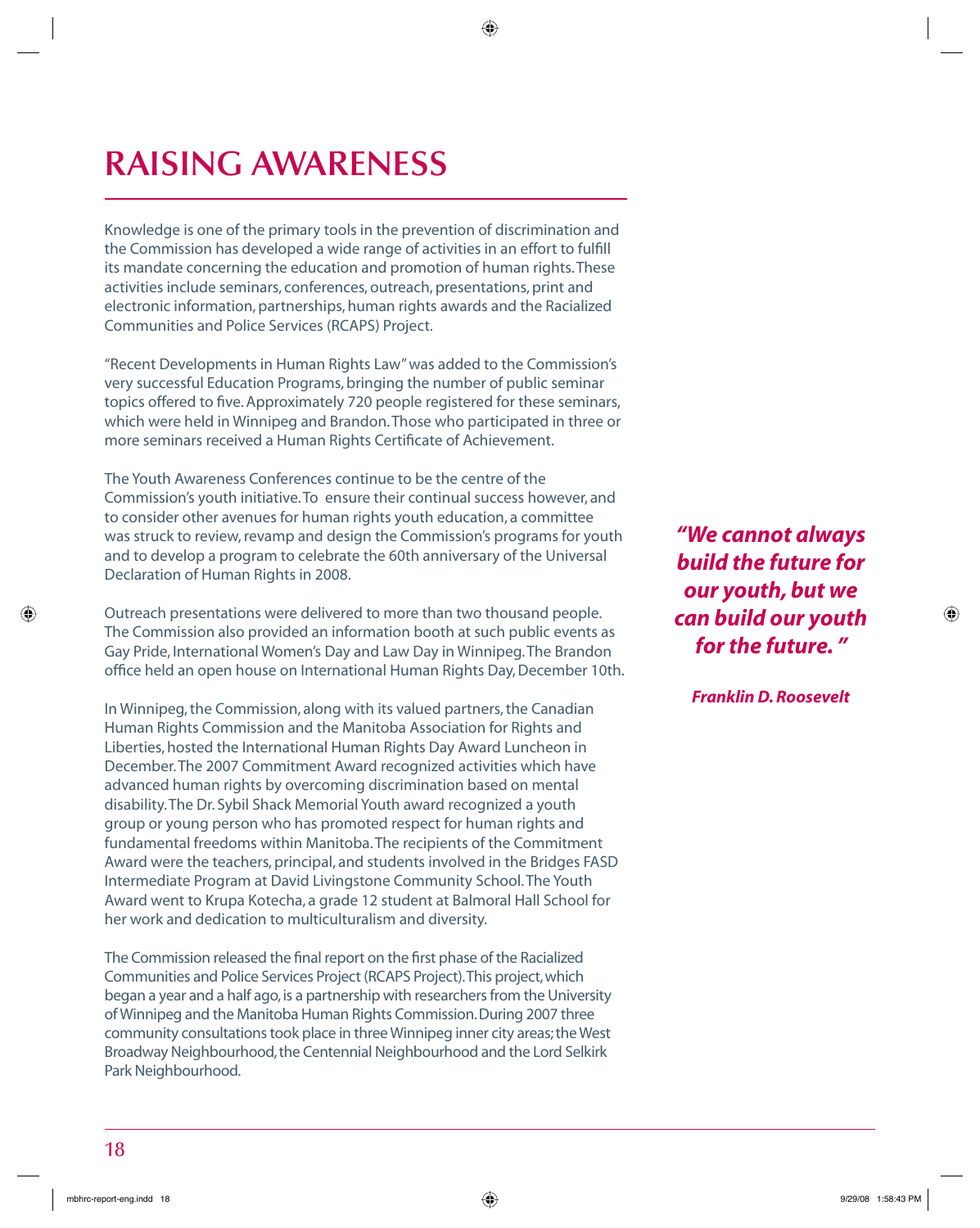At these consultations, participants shared stories and observations with respect to the provision of police services to themselves and others in racialized communities. At the community based consultations, individual stories were not investigated by the Commission and the confidentiality and anonymity of the participants were respected. The report documents these stories and observations.

The underlying message received was that most people want to feel safe in their communities and develop a mutually respectful relationship with the police.

The major themes that emerged from these community consultations include the lack of police services to the Aboriginal community, the abusive treatment by police based on Aboriginal ancestry, the need for communitybased policing, the systemic nature of racial bias in the Winnipeg Police Service, the perception by police and media that groups or members of racialized groups are gang members, and sexually abusive treatment of Aboriginal women by police.

The RCAPS Project continues with the Commission and the University of Winnipeg developing the second phase of the project.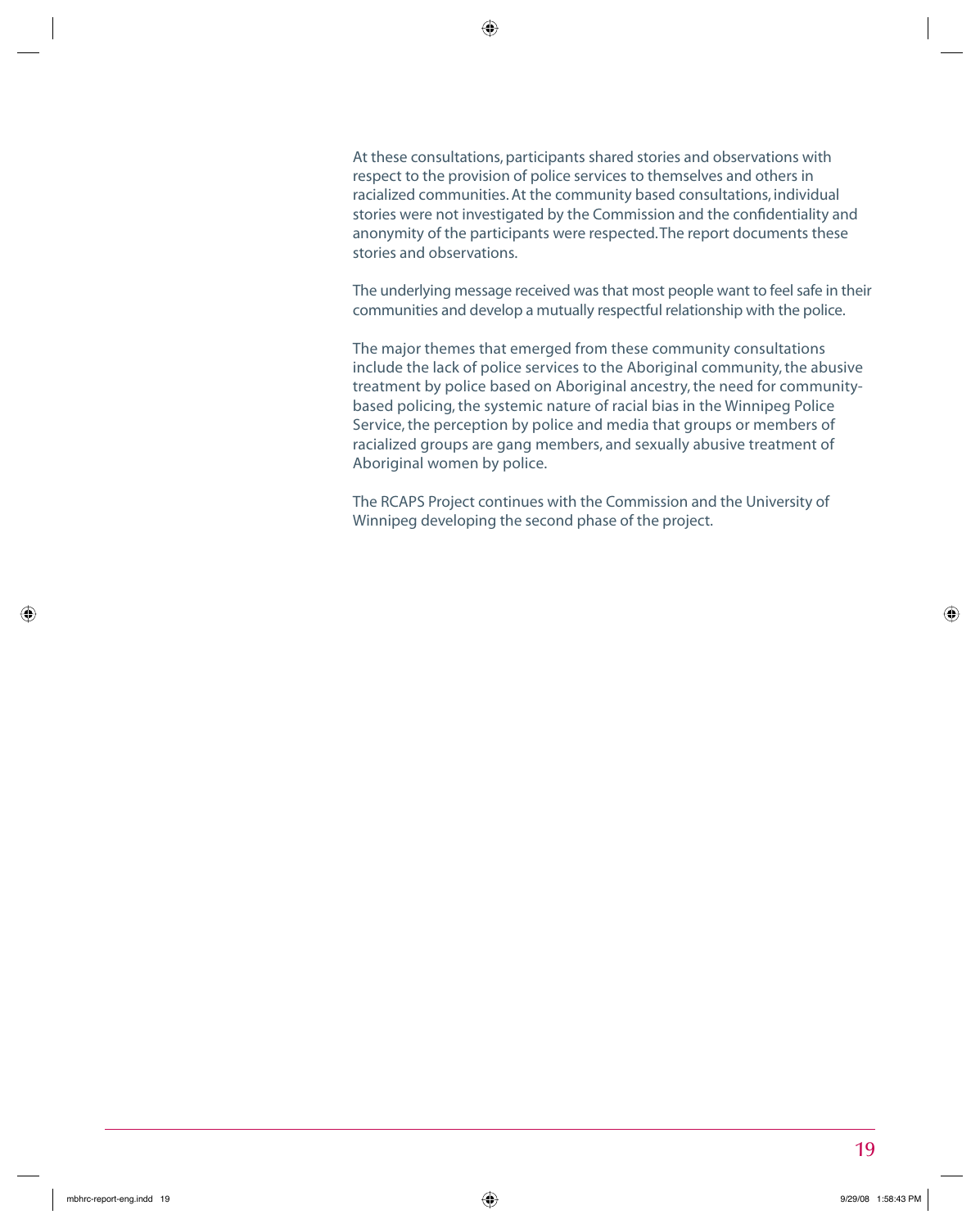# **COMMISSIONERS**

### **Chairperson**

**Jerry Woods** is a proud member of the Couchiching First Nation and hosts all the Commission's youth conferences. His background in the labour movement and his expertise as a negotiator serve him well as a strong advocate for Aboriginal employment and human rights issues. He continues to work in the community as an activist and strives for equitable outcomes with a dedication to improving the quality of life for all people. Jerry's passion is golf, and his joy is his family, wife Cathy, their six children, and eight grandchildren.

#### **Vice-Chairperson**

**Yvonne Peters** has a Bachelor of Arts and a Bachelor of Law from the University of Saskatchewan and a Bachelor of Social Work from the University of Regina. She practices equality rights law in Winnipeg, providing legal consultation and advice to unions, community groups, human rights organizations, the corporate sector and governments. Her community work includes serving on the Council of the Manitoba Bar Association, the Board of Directors of the Canadian Women's Health Network and chairing the Human Rights Committee of the Council of Canadians with Disabilities.

#### **Commissioners**

**Robin Dwarka** is the Director of Administration for Legal Aid Manitoba. She is a Certified Management Accountant (CMA) and has a Bachelor of Commerce (Honours) from the University of Manitoba. Robin is a founding member of the Manitoba Pan Handlers, a local steel band. Currently, she is active in the Caribbean community primarily through the Building Sub-Committee of the Council of Caribbean Organizations of Manitoba and The Caribbean Folklorama Pavilion. Robin is a Board Member of the Manitoba Association for Rights and Liberties (MARL) and is currently its Treasurer.

**Elliot Leven** is a lawyer by profession and his preferred areas of practice are labour and employment law and Aboriginal law. He is an active member of Winnipeg's gay and Jewish communities. He is the Immediate Past President of Camp Massad of Manitoba, a Board Member of the Community Unemployed Help Centre, a member of the Law Society of Manitoba's Committee on the Independence of the Legal Profession, and a member of the Winnipeg Folk Festival's Communications Committee.

*"A great many people think they are thinking when they are merely re-arranging their prejudices. "* 

*William James*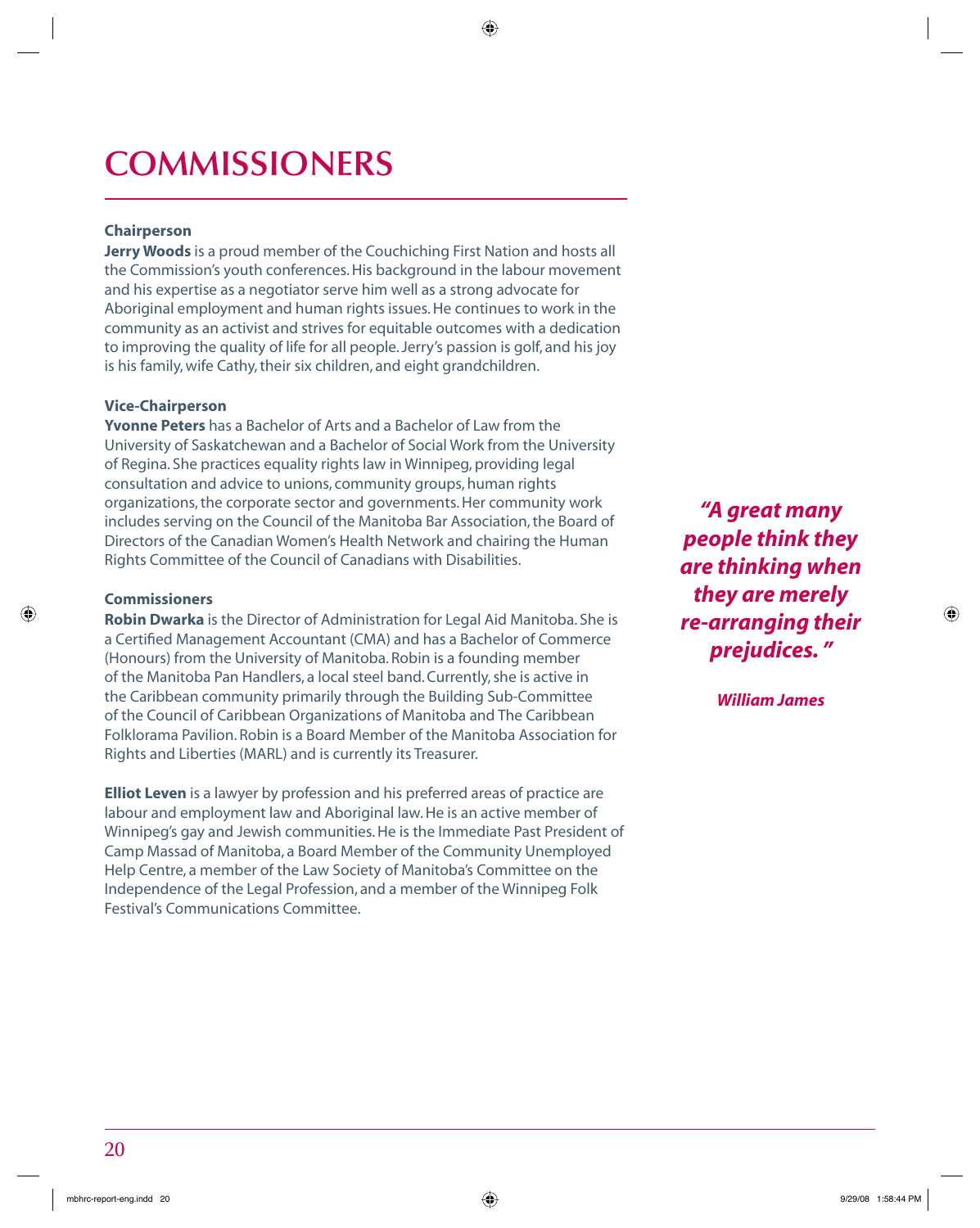**Sheena Rae Reed** was born and raised in Flin Flon and her love of the North resulted in her returning to her hometown after receiving her Arts Degree from the University of Manitoba and studying two years of law. Once she returned to Flin Flon, she began working in social services and today she works with Child and Family Services for the Government of Manitoba. For the last seventeen years Sheena has coached girls' gymnastics and has been involved in Big Brothers/Big Sisters. She is also a Board Member of the Northern Women's Resource Centre in Flin Flon, the President of the Flin Flon Friendship Centre's Board of Directors and the President of the Manitoba Association of Friendship Centres.

**M. V. Naidu** has been a political science professor at Brandon University and was recently awarded the status of Professor Emeritus. He is the recipient of many honours such as the Canadian Government's Citation for Citizenship and the Fulbright Scholarship Grant. He founded the West Manitoba Multicultural Council, the Citizen's Committee for Medicare and the Civic Affairs Association of Brandon. He is also the past president of the Canadian Peace Research and Education Association and the Canadian Asian Studies Association. Professor Naidu was recently invited to the University of Rajasthan (Jaipur, India) for eight months and Dehli University for one-year, as a visiting Political Science Professor. He is editor of *Peace Research*, the Canadian Journal of Peace studies.

**Ajit Kaur Deol, O. M.** is an educator, a committed activist and forward thinking multicultural leader. She was a teacher at Edward Schreyer High School in Beausejour and Maples Collegiate in Winnipeg for many years. Ajit is credited with developing the Caroline McMorland School for the mentally disabled in Ontario. She has been on the Board of Directors of countless organizations and is currently a member of the Advisory Committee Punjab Foundation and a member on the Cabinet Committee on Agencies, Boards and Commissions. She is also a member of the Manitoba Citizenship Council, and a Director on the Board of the Seven Oaks School Education Scholarship Foundation and Seven Oaks General Hospital Foundation.

**Mzilikazi (Mzi) Ndlovu** was born and raised in Matshetsheni Tribal Trust Land, a reserve community near the town of Gwanda in Zimbabwe. After arriving in Winnipeg, he studied at the University of Winnipeg to pursue a liberal arts education, where he was instrumental in the *Food Bank and Safe Walk Program* initiatives and elected Vice President of the African Student Association. For many years he produced and hosted *The African Summit* on CKUW, the community radio station at the University of Winnipeg. He has freelanced for CBC, the Society for Manitobans with Disabilities and the Manitoba Association for Rights and Liberties. Mzilikazi currently works for Winnipeg Child and Family Services.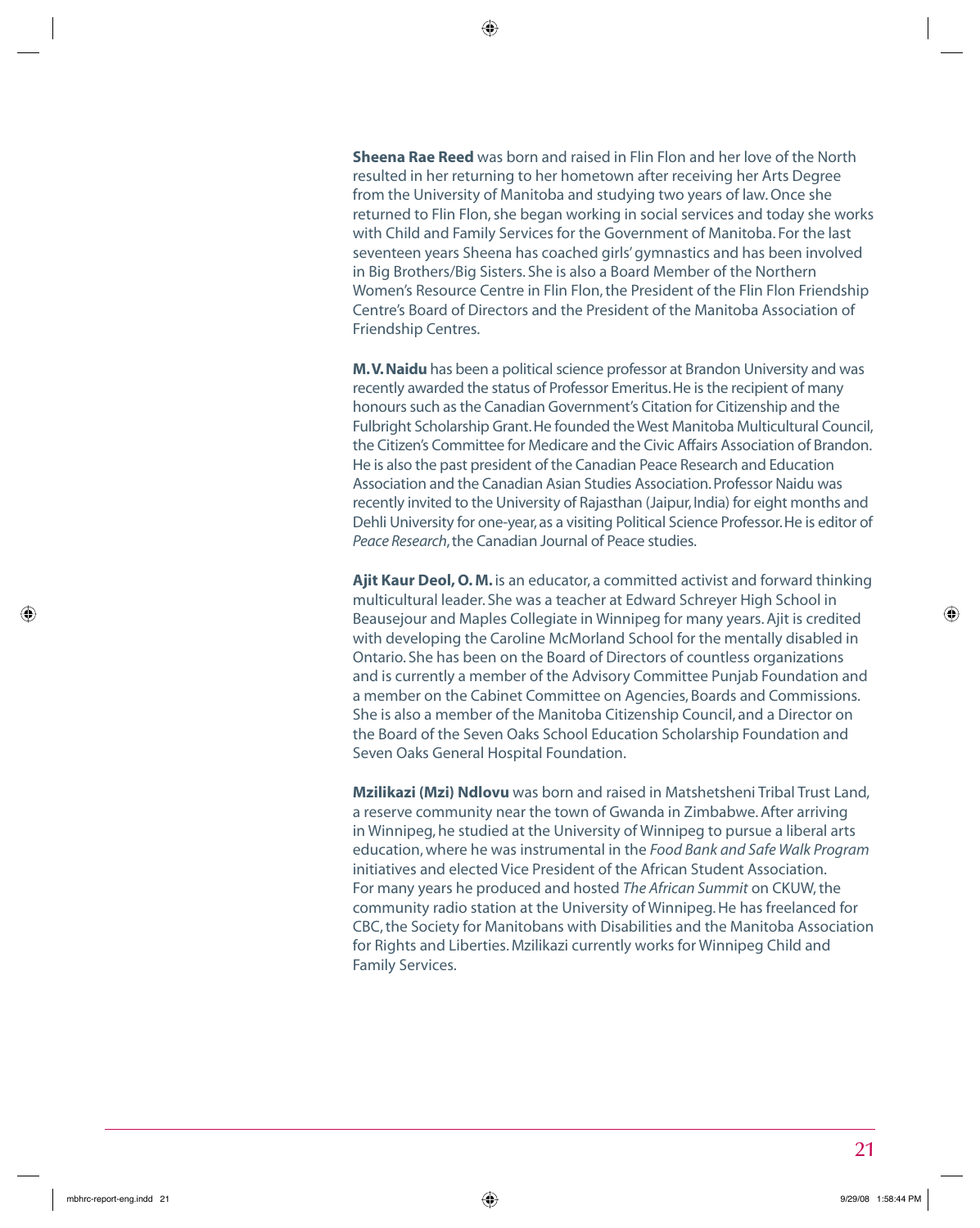**Joan Hay** has lived in Winnipeg's inner city for over twenty years. She was a Research Assistant/Community Interviewer for two books on community development, *In Their Own Voices: Urban Aboriginal Community Development (2006)* and *Doing Community Development (2007)*. Joan co-hosts a radio show called "Inner City Voices" on CKUW, the University of Winnipeg's community station, and is the founding member and original Chair of the Inner City Aboriginal Neighbours (I-CAN) group. She also is involved with many inner city boards and committees and currently works at the Ma Mawi Wi Chi Itata Centre Inc. as a Community Helper/Emergency Services Worker. Joan is of Ojibwe/Dakota descent from Waywayseecappo First Nation in Manitoba.

Leo Aniceto started working as a staff lawyer for Somerset Law Office, Family Unit, Legal Aid Manitoba in November of 2007. Prior to this, he practiced on his own for about five years helping clients in the areas of family law, criminal law, child protection and real estate. Leo has three children. He is a member of the Filipino community and enjoys helping fellow Filipinos with their legal problems whenever he can.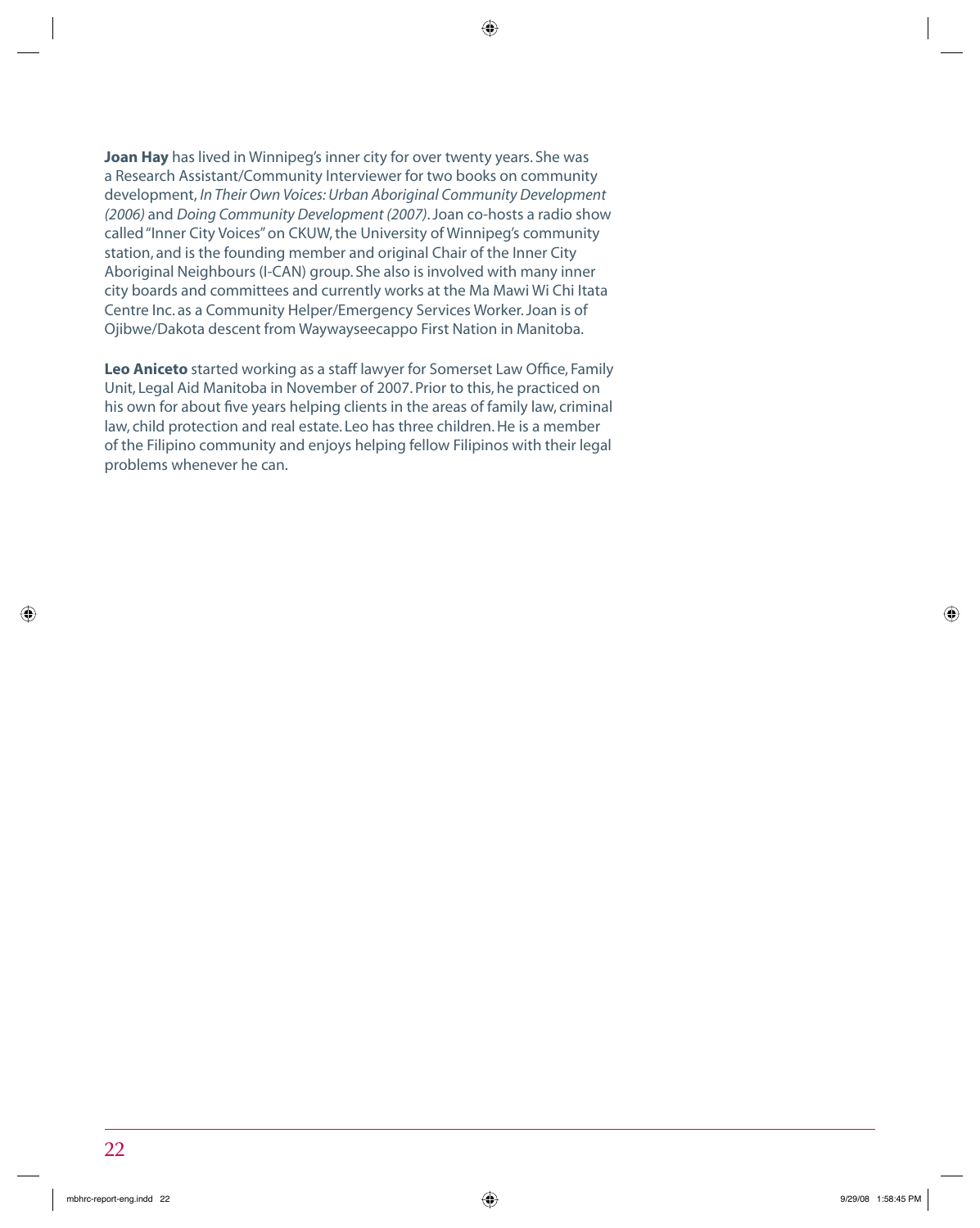## **MANITOBA HUMAN RIGHTS COMMISSION**

## **Organization Chart 2007**

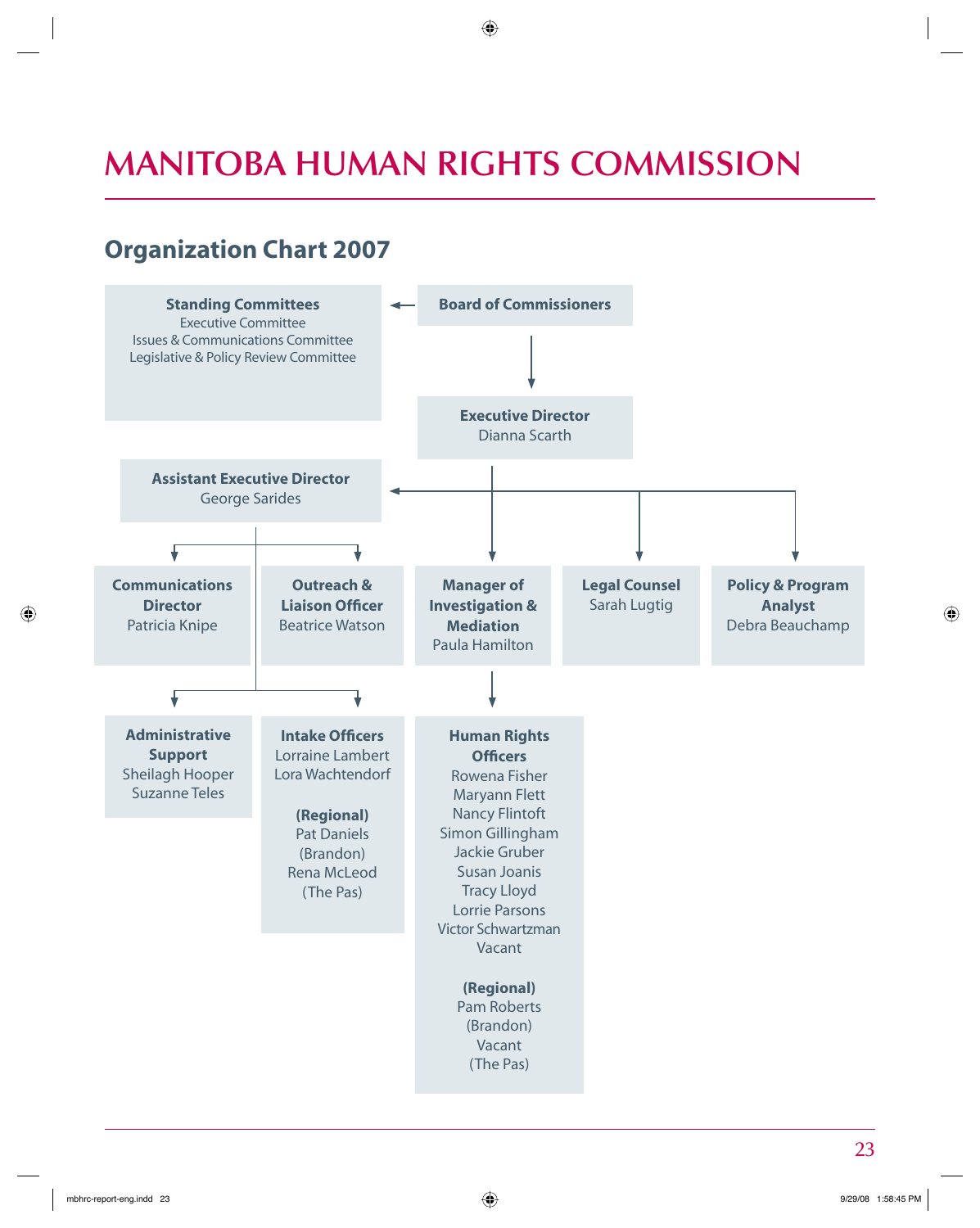# **STATISTICS**



### **Number of Complaints**

| Year | <b>Formal Complaints</b> | <b>Total Complaints</b><br>(Includes Pre-Complaints) |  |  |  |
|------|--------------------------|------------------------------------------------------|--|--|--|
| 1990 | 245                      | n/a                                                  |  |  |  |
| 1991 | 265                      | n/a                                                  |  |  |  |
| 1992 | 216                      | n/a                                                  |  |  |  |
| 1993 | 149                      | n/a                                                  |  |  |  |
| 1994 | 150                      | n/a                                                  |  |  |  |
| 1995 | 169                      | n/a                                                  |  |  |  |
| 1996 | 218                      | n/a                                                  |  |  |  |
| 1997 | 231                      | 308                                                  |  |  |  |
| 1998 | 177                      | 262                                                  |  |  |  |
| 1999 | 175                      | 252                                                  |  |  |  |
| 2000 | 261                      | 319                                                  |  |  |  |
| 2001 | 241                      | 329                                                  |  |  |  |
| 2002 | 229                      | 319                                                  |  |  |  |
| 2003 | 274                      | 336                                                  |  |  |  |
| 2004 | 260                      | 382                                                  |  |  |  |
| 2005 | 223                      | 287                                                  |  |  |  |
| 2006 | 297                      | 342                                                  |  |  |  |
| 2007 | 270                      | 322                                                  |  |  |  |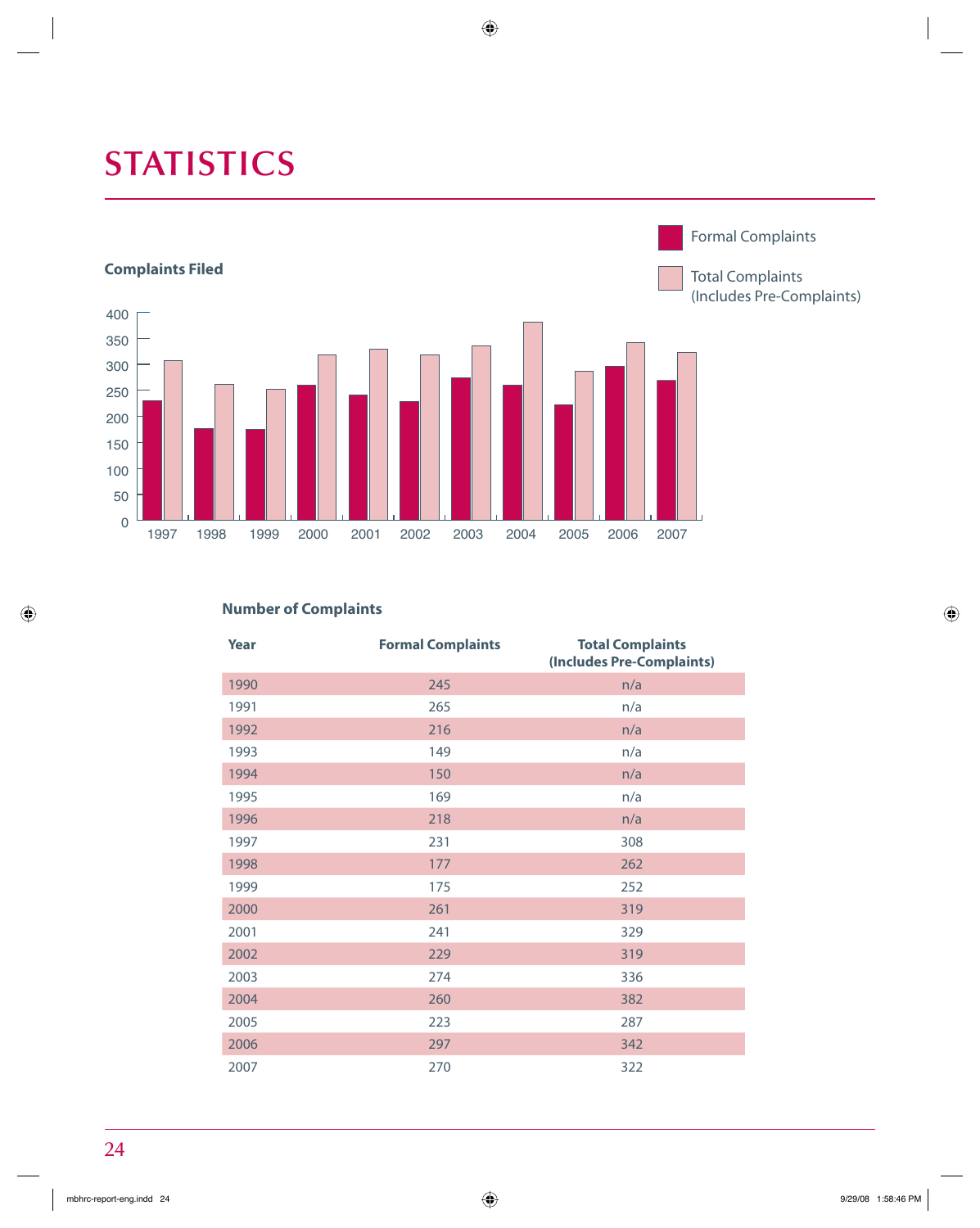

### **Formal Complaints Registered in 2007 - By Grounds**

**Files Closed by Grounds in 2007**

| Area                                    | <b>Pre-complaint</b><br><b>Resolution</b> | <b>Pre-Board</b><br><b>Settlements</b> | Withdrawn /<br><b>Abandoned</b> | <b>Dismissed by</b><br><b>Board</b> | <b>Terminated /</b><br><b>Offer Found</b><br>Reasonable | <b>Settled</b><br><b>By Board</b><br><b>Directed</b><br><b>Mediation</b> | <b>Referred to</b><br><b>Adjudication</b> | <b>Settled</b><br><b>Prior to</b><br><b>Adjudication</b> |
|-----------------------------------------|-------------------------------------------|----------------------------------------|---------------------------------|-------------------------------------|---------------------------------------------------------|--------------------------------------------------------------------------|-------------------------------------------|----------------------------------------------------------|
| Age                                     | 8                                         | 5                                      | $\overline{4}$                  | 10                                  | $\overline{0}$                                          | $\mathbf{1}$                                                             | $\overline{0}$                            | $\overline{2}$                                           |
| Ancestry                                | 5                                         | 9                                      | 8                               | 35                                  | $\mathbf{0}$                                            | $\overline{2}$                                                           | $\mathbf{0}$                              | $\mathbf{0}$                                             |
| <b>National Origin</b>                  | $\overline{0}$                            | $\overline{2}$                         | $\mathbf{1}$                    | 6                                   | $\overline{0}$                                          | $\overline{0}$                                                           | $\overline{0}$                            | $\overline{0}$                                           |
| Ethnic Origin                           | $\mathbf 0$                               | $\mathbf{0}$                           | $\mathbf{1}$                    | $\mathbf{0}$                        | $\mathbf 0$                                             | $\mathbf 0$                                                              | $\mathbf 0$                               | $\mathbf 0$                                              |
| <b>Disability</b>                       | 22                                        | 19                                     | 18                              | 59                                  | $\overline{3}$                                          | $\overline{7}$                                                           | $\overline{2}$                            | 3                                                        |
| Marital/Family                          | 5                                         | 3                                      | 1                               | 12                                  | 0                                                       | $\mathbf 0$                                                              | 1                                         | $\mathbf 0$                                              |
| <b>Political Belief</b>                 | $\overline{0}$                            | $\mathbf{1}$                           | $\mathbf{1}$                    | $\overline{3}$                      | $\overline{0}$                                          | $\overline{0}$                                                           | $\overline{0}$                            | $\overline{0}$                                           |
| Religion                                | $\Omega$                                  | $\Omega$                               | $\Omega$                        | 3                                   | $\mathbf{1}$                                            | $\mathbf 0$                                                              | $\mathbf{0}$                              | $\mathbf{0}$                                             |
| Sex (including<br>Pregnancy)            | 8                                         | 14                                     | 13                              | 30                                  | $\overline{0}$                                          | 6                                                                        | $\overline{0}$                            | 6                                                        |
| Gender<br>Determined<br>Characteristics | $\Omega$                                  | $\mathbf 0$                            | $\overline{0}$                  | $\mathbf{0}$                        | $\mathbf 0$                                             | $\mathbf 0$                                                              | $\mathbf 0$                               | $\mathbf{0}$                                             |
| Sexual<br>Orientation                   |                                           | $\mathbf{0}$                           | $\overline{1}$                  | $\mathbf{0}$                        | $\mathbf{0}$                                            | $\mathbf 0$                                                              | $\mathbf{0}$                              | $\mathbf{0}$                                             |
| Source of<br>Income                     | $\overline{2}$                            | $\mathbf{1}$                           | $\mathbf 0$                     | $\overline{4}$                      | $\mathbf 0$                                             | $\boldsymbol{0}$                                                         | $\mathbf 0$                               | $\mathbf 0$                                              |
| Other                                   | $\mathbf{1}$                              | $\overline{0}$                         | $\overline{0}$                  | 5 <sup>5</sup>                      | $\overline{0}$                                          | $\mathbf 0$                                                              | $\overline{0}$                            | $\overline{0}$                                           |
| <b>TOTALS</b>                           | 52                                        | 54                                     | 48                              | 167                                 | 4                                                       | 16                                                                       | 3                                         | 11                                                       |

**Total Complaints by Grounds 2007 355**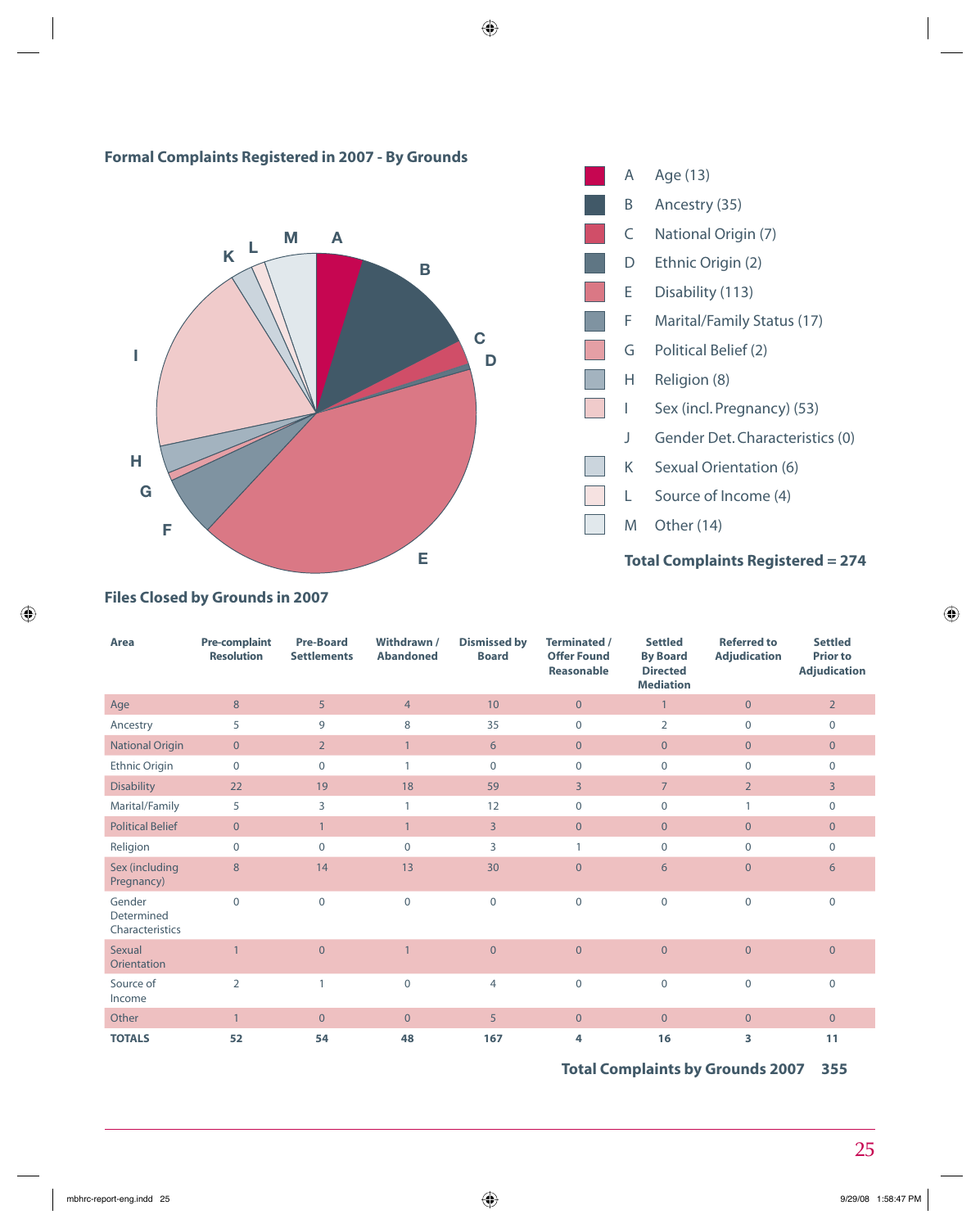### **Formal Complaints Registered in 2007 - By Area**



### **Files Closed by Area in 2007**

| Area            | <b>Pre-complaint</b><br><b>Resolution</b> | <b>Pre-Board</b><br><b>Settlements</b> | Withdrawn /<br><b>Abandoned</b> | Dismissed by<br><b>Board</b> | Terminated /<br><b>Offer Found</b><br>Reasonable | <b>Settled</b><br><b>By Board</b><br><b>Directed</b><br><b>Mediation</b> | <b>Referred to</b><br><b>Adjudication</b> | <b>Settled</b><br><b>Prior to</b><br><b>Adjudication</b> |
|-----------------|-------------------------------------------|----------------------------------------|---------------------------------|------------------------------|--------------------------------------------------|--------------------------------------------------------------------------|-------------------------------------------|----------------------------------------------------------|
| <b>Services</b> | 16                                        | 11                                     | 9                               | 41                           | $\overline{2}$                                   |                                                                          | $\overline{0}$                            |                                                          |
| Employment      | 28                                        | 41                                     | 36                              | 118                          | $\overline{2}$                                   | 10                                                                       |                                           | 9                                                        |
| Contracts       | $\overline{0}$                            | $\Omega$                               | $\overline{0}$                  | $\overline{0}$               | $\overline{0}$                                   | $\overline{0}$                                                           | $\overline{0}$                            | $\mathbf{0}$                                             |
| Housing         | 8                                         | C.                                     | 3                               | 8                            | 0                                                |                                                                          | $\mathbf{0}$                              | $\Omega$                                                 |
| Other           | $\overline{0}$                            | $\overline{0}$                         | $\overline{0}$                  | $\overline{0}$               | $\overline{0}$                                   | $\overline{0}$                                                           | $\overline{0}$                            | $\mathbf{0}$                                             |
| <b>TOTALS</b>   | 52                                        | 54                                     | 48                              | 167                          | 4                                                | 16                                                                       |                                           | 11                                                       |

**Total Complaints by Area 2007 355**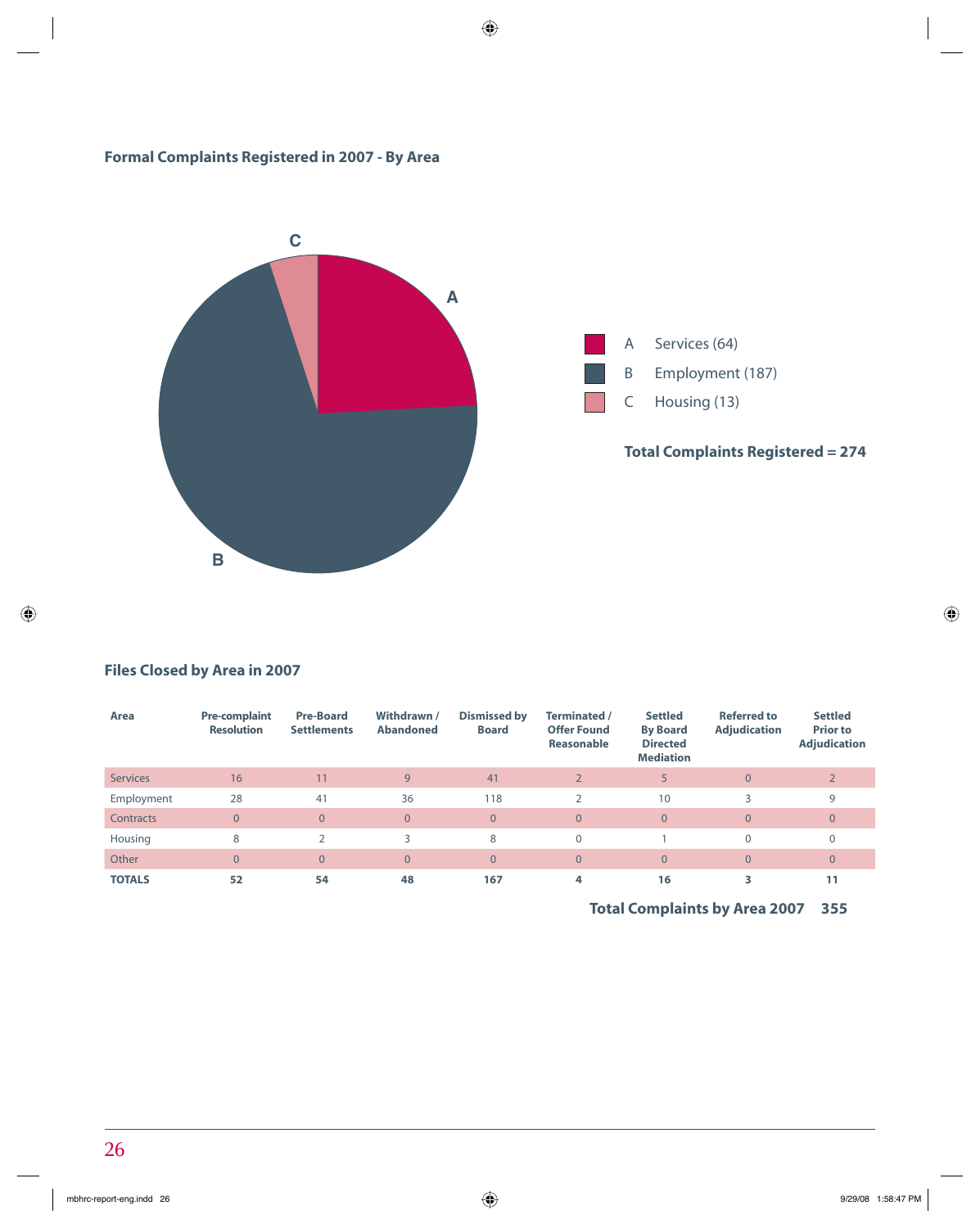### **Formal Complaints Registered in 2007 - By Nature of Allegations**



### **Files Closed by Nature of Allegation in 2007**

| <b>Number of Complaints</b> |
|-----------------------------|
| 25                          |
| 16                          |
| 99                          |
| 204                         |
| 11                          |
|                             |

**Total Complaints by Nature of Allegation 355**